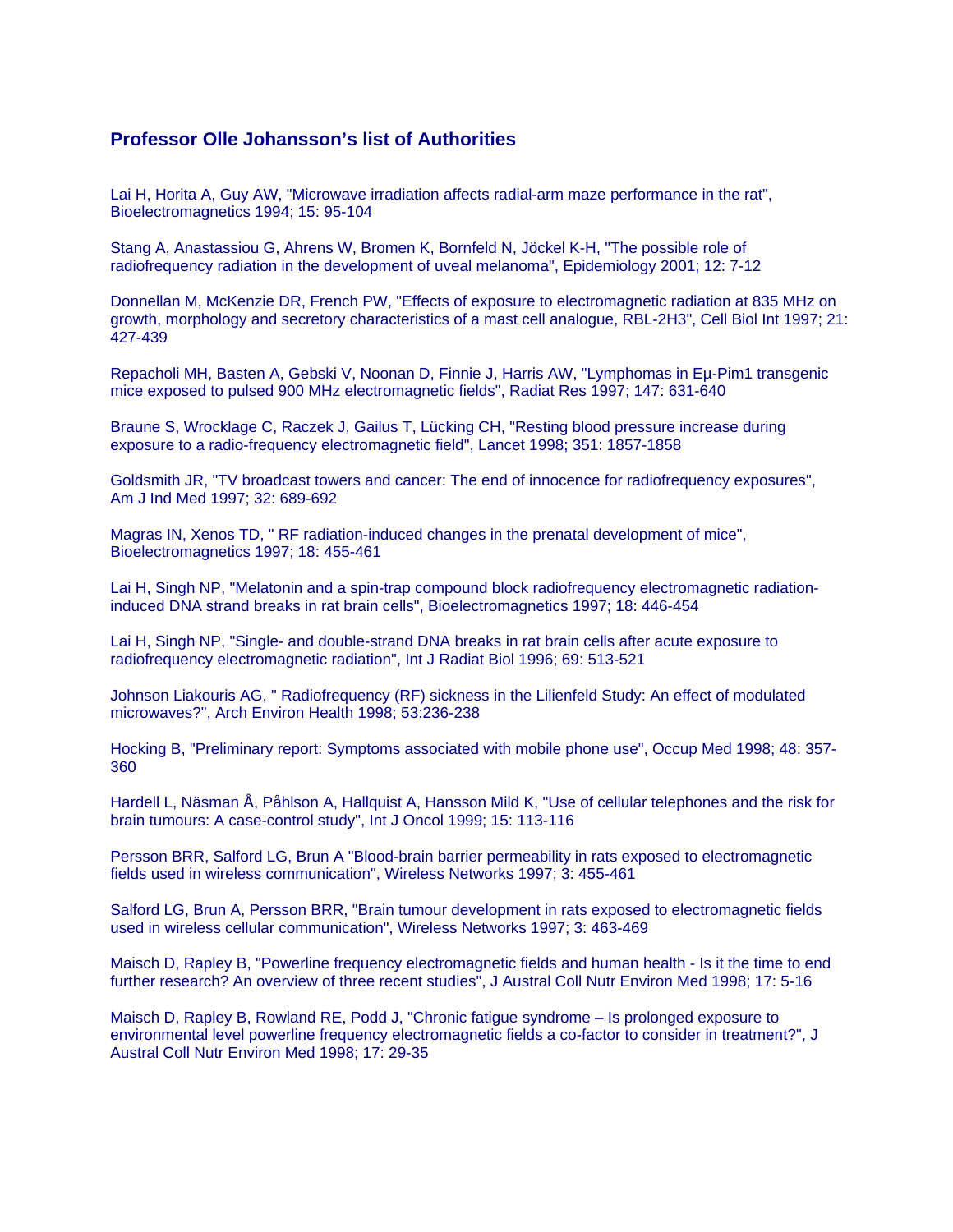Green LM, Miller AB, Agnew DA, Greenberg ML, Li J, Villeneuve PJ, Tibshirani R, "Childhood leukemia and personal monitoring of residential exposures to electric and magnetic fields in Ontario, Canada", Cancer Causes Control 1999; 10: 233-243

UK Childhood Cancer Study Investigators, "Exposure to power-frequency magnetic fields and the risk of childhood cancer", Lancet 1999; 354:1925-1931

Fews AP, Henshaw DL, Wilding RJ, Keitch PA, "Corona ions from powerlines and increased exposure to pollutant aerosols", Int J Radiat Biol 1999; 75:1523-1531

Fews AP, Henshaw DL, Keitch PA, Close JJ, Wilding RJ, "Increased exposure to pollutant aerosols under high voltage power lines", Int J Radiat Biol 1999; 75: 1505-1521

De Pomerai D, Daniells C, David H, Allan J, Duce I, Mutwakil M, Thomas D, Sewell P, Tattersall J, Jones D, Candido P, "Non-thermal heat-shock response to microwaves", Nature 2000; 405: 417-418

Phillips JL, Ivaschuk O, Ishida-Jones T, Jones RA, Campbell-Beachler M, Haggren W, "DNA damage in Molt-4 T-lymphoblastoid cells exposed to cellular telephone radiofrequency fields in vitro", Bioelectrochem Bioenerg 1998; 45: 103-110

Harvey C, French PW, "Effects on protein kinase C and gene expression in a human mast cell line, HMC-1, following microwave exposure", Cell Biol Int 1999; 23: 739-748

Hardell L, Nasman A, Pahlson A, Hallquist A, "Case-control study on radiology work, medical x-ray investigations, and use of cellular telephones as risk factors for brain tumors", MedGenMed 2000; 2: 1-21

Krause CM, Sillanmäki L, Koivisto M, Häggqvist A, Saarela C, Revonsuo A, Laine M, Hämäläinen H, "Effects of electromagnetic field emitted by cellular phones on the EEG during a memory task", NeuroReport 2000; 11: 761-764

Hyland GJ, "Physics and biology of mobile telephony", Lancet 2000; 356: 1833-1836

Verschaeve L, Maes A, "Genetic, carcinogenic and teratogenic effects of radiofrequency fields", Mutat Res 1998; 410: 141-165

Verschaeve L, "Can non ionizing radiation induce cancer?", Cancer J 1995; 8: 237-249

Svedenstål B-M, Johanson K-J, Mattsson M-O, Paulsson L-E, "DNA damage, cell kinetics and ODC activities studied in CBA mice exposed to electromagnetic fields generated by transmission lines", In Vivo 1999; 13: 507-514

Sher L, "The effects of natural and man-made electromagnetic fields on mood and behavior: the role of sleep disturbances", Med Hypotheses 2000; 54: 630-633

Floderus B, Stenlund C, Persson T, "Occupational magnetic field exposure and site-specific cancer incidence: a Swedish cohort study", Cancer Causes Control 1999; 10: 323-332

Velizarov S, Raskmark P, Kwee S, "The effects of radiofrequency fields on cell proliferation are nonthermal", Bioelectrochem Bioenerg 1999; 48: 177-180

Keetley V, Wood A, Sadafi H, Stough C, "Neuropsychological sequelae of 50 Hz magnetic fields", Int J Radiat Biol 2001; 77: 735-742

French PW, Penny R, Laurence JA, McKenzie DR, "Mobile phones, heat shock proteins and cancer", Differentiation 2000; 67: 93-97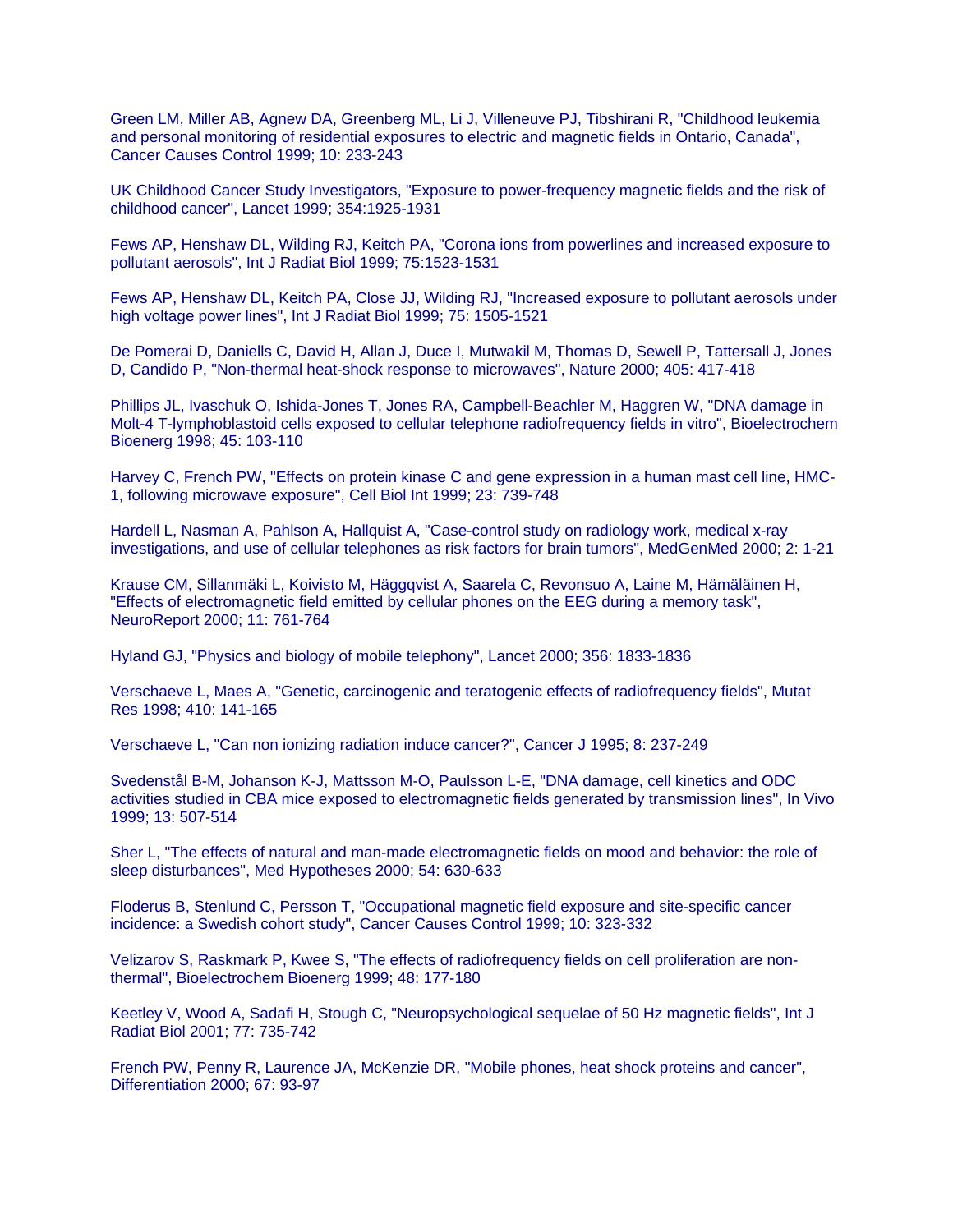van Wijngaarden E, Savitz DA, Kleckner RC, Cai J, Loomis D, "Exposure to electromagnetic fields and suicide among electric utility workers: a nested case-control study", Occup Environ Med 2000; 57: 258- 263

Ishido M, Nitta H, Kabuto M, "Magnetic fields (MF) of 50 Hz at 1.2 µT as well as 100 µT cause uncoupling of inhibitory pathways of adenylyl cyclase mediated by melatonin 1a receptor in MF-sensitive MCF-7 cells", Carcinogenesis 2001; 22: 1043-1048

Skulberg KR, Skyberg K, Eduard W, Goffeng LO, Vistnes AI, Levy F, Kjuus H, "Effects of electric field reduction in visual display units on skin symptoms", Scand J Work Environ Health 2001; 27: 140-145

Albert EN, Grau L, Kerns J, "Morphologic alterations in hamster blood-brain barrier after microwave irradiation", J Microw Power 1977; 12: 43-44

Albert EN, "Light and electron microscopic observation on the blood-brain barrier after microwave irradiation", In: Symp Biol Eff Measure Radiofr/Microwaves, FDA 77-8026 (ed. DG Hazzard), HEW Publications, Washington, DC, 1977, pp 294-304

Di Carlo AL, White NC, Litovitz TA, "Mechanical and electromagnetic induction of protection against oxidative stress", Bioelectrochemistry 2001; 53: 87-95

Schirmacher A, Winters S, Fischer S, Goeke J, Galla HJ, Kullnick U, Ringelstein EB, Stogbauer F, "Electromagnetic fields (1.8 GHz) increase the permeability to sucrose of the blood-brain barrier in vitro", Bioelectromagnetics 2000; 21: 338-345

Fritze K, Sommer C, Schmitz B, Mies G, Hossmann KA, Kiessling M, Wiessner C, "Effect of global system for mobile communication (GSM) microwave exposure on blood-brain barrier permeability in rat", Acta Neuropathol (Berl) 1997; 94: 465-470

Ohmoto Y, Fujisawa H, Ishikawa T, Koizumi H, Matsuda T, Ito H, "Sequential changes in cerebral blood flow, early neuropathological consequences and blood-brain barrier disruption following radiofrequencyinduced localized hyperthermia in the rat", Int J Hyperthermia 1996; 12: 321-334

Salford LG, Brun A, Sturesson K, Eberhardt JL, Persson BR, "Permeability of the blood-brain barrier induced by 915 MHz electromagnetic radiation, continuous wave and modulated at 8, 16, 50, and 200 Hz", Microsc Res Tech 1994; 27: 535-542

Vinogradov GI, Andrienko LG, Naumenko GM, "The phenomenon of adaptive immunity in exposure to nonionizing microwave radiation" [in Russian], Radiobiologiia 1991; 31: 718-721

Lange DG, Sedmak J, "Japanese encephalitis virus (JEV): potentiation of lethality in mice by microwave radiation", Bioelectromagnetics 1991; 12: 335-348

Neubauer C, Phelan AM, Kues H, Lange DG, "Microwave irradiation of rats at 2.45 GHz activates pinocytotic-like uptake of tracer by capillary endothelial cells of cerebral cortex", Bioelectromagnetics 1990; 11: 261-268

Monahan JC, "Microwave--drug interactions in the cholinergic nervous system of the mouse", Prog Clin Biol Res 1988; 257: 309-326

Albert EN, Sherif M, "Morphological changes in cerebellum of neonatal rats exposed to 2.45 GHz microwaves", Prog Clin Biol Res 1988; 257: 135-151

Persinger MA, Koren SA, O'Connor RP, "Geophysical variables and behavior: CIV. Power-frequency magnetic field transients (5 microtesla) and reports of haunt experiences within an electronically dense house", Percept Mot Skills 2001; 92: 673-674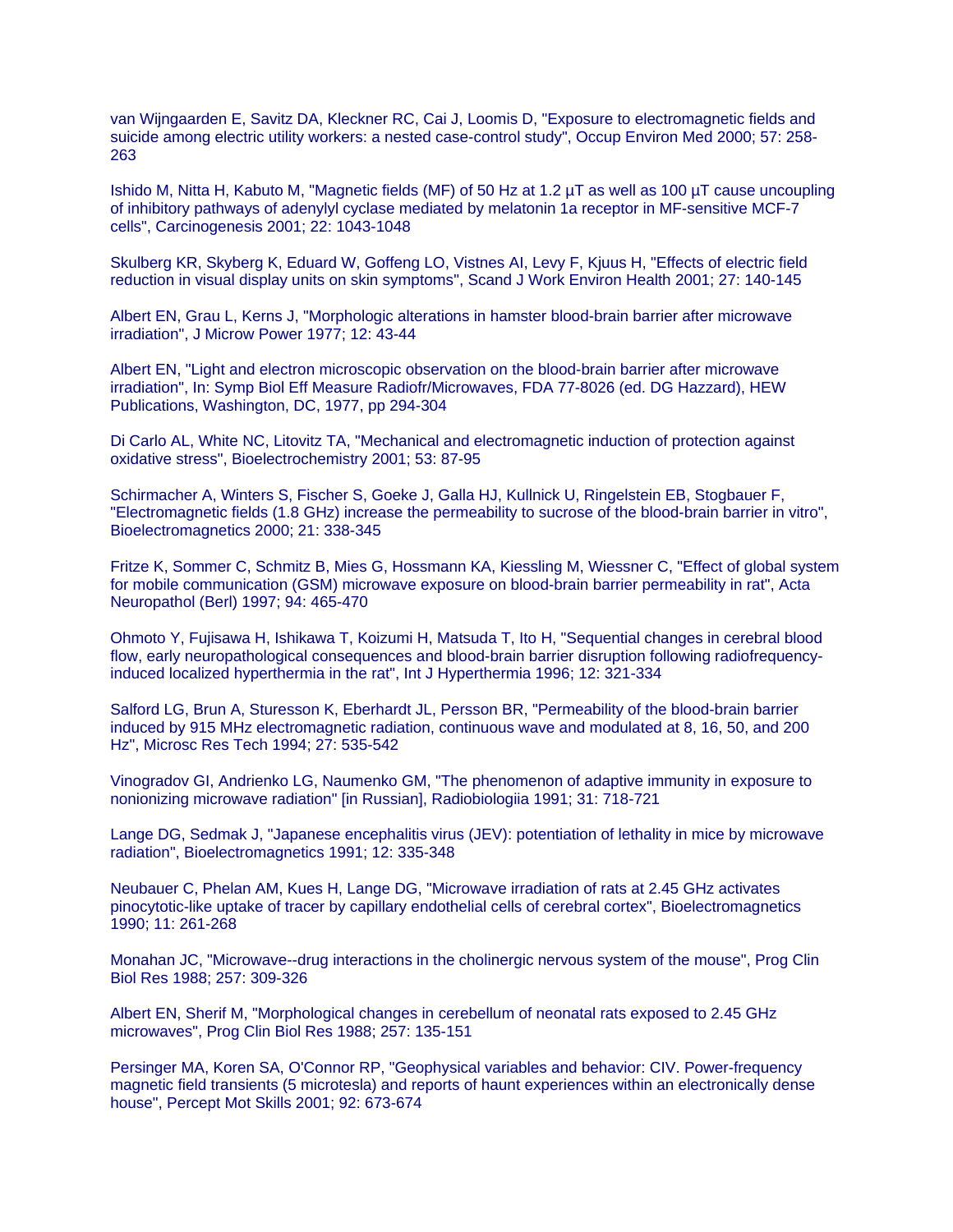Persinger MA, St-Pierre LS, Koren SA, "Geophysical variables and behavior: XCI. Ambulatory behavior in rats following prenatal exposures to complex magnetic fields designed to interact with genetic expression", Percept Mot Skills 2001; 92: 183-192

Tsurita G, Nagawa H, Ueno S, Watanabe S, Taki M, "Biological and morphological effects on the brain after exposure of rats to a 1439 MHz TDMA field", Bioelectromagnetics 2000; 21: 364-371

Tsurita G, Ueno S, Tsuno NH, Nagawa H, Muto T, "Effects of exposure to repetitive pulsed magnetic stimulation on cell proliferation and expression of heat shock protein 70 in normal and malignant cells", Biochem Biophys Res Commun 1999; 261: 689-694

Fritze K, Sommer C, Schmitz B, Mies G, Hossmann KA, Kiessling M, Wiessner C, "Effect of global system for mobile communication (GSM) microwave exposure on blood-brain barrier permeability in rat", Acta Neuropathol (Berl) 1997; 94: 465-470

Fritze K, Wiessner C, Kuster N, Sommer C, Gass P, Hermann DM, Kiessling M, Hossmann KA, "Effect of global system for mobile communication microwave exposure on the genomic response of the rat brain", Neuroscience 1997; 81: 627-639

Persinger MA, O'Connor RP, "A linear relationship between postnatal geomagnetic activity and selfreports of epileptic seizures in young adults", Percept Mot Skills 1999; 89: 368-370

Persinger MA, Belanger-Chellew G, "Facilitation of seizures in limbic epileptic rats by complex 1 microTesla magnetic fields", Percept Mot Skills 1999; 89: 486-492

McKay BE, Persinger MA, "Geophysical variables and behavior: LXXXVII. Effects of synthetic and natural geomagnetic patterns on maze learning", Percept Mot Skills 1999; 89: 1023-1024

Sykes PJ, McCallum BD, Bangay MJ, Hooker AM, Morley AA, "Effect of exposure to 900 MHz radiofrequency radiation on intrachromosomal recombination in pKZ1 mice", Radiat Res 2001; 156: 495- 502

Pashovkina MS, Akoev IG, "Effect of low intensity pulse-modulated electromagnetic radiation on activity of alkaline phosphatase in blood serum", Radiats Biol Radioecol 2001; 41: 62-66

Pashovkina MS, Akoev IG, "Effect of low-intensity pulse-modulated microwave on human blood aspartate aminotransferase activity", Radiats Biol Radioecol 2001; 41: 59-61

Tattersall JE, Scott IR, Wood SJ, Nettell JJ, Bevir MK, Wang Z, Somasiri NP, Chen X, "Effects of low intensity radiofrequency electromagnetic fields on electrical activity in rat hippocampal slices", Brain Res 2001; 904: 43-53

Muhm M, "Š", J Occup Med 1992; 3: 287-292

Strayer DL, Johnston WA, "Driven to distraction: dual-task studies of simulated driving and conversing on a cellular telephone", Psychol Sci 2001; 12: 462-466

d'Ambrosio G, Massa R, Scarfi MR, Zeni O, "Cytogenetic damage in human lymphocytes following GMSK phase modulated microwave exposure", Bioelectro-magnetics 2002; 23: 7-13

Choleris E, Del Seppia C, Thomas AW, Luschi P, Ghione G, Moran GR, Prato FS, "Shielding, but not zeroing of the ambient magnetic field reduces stress-induced analgesia in mice", Proc R Soc Lond B Biol Sci 2002; 269: 193-201

Mueller CH, Krueger H, Schierz C, "Project NEMESIS: perception of a 50 Hz electric and magnetic field at low intensities (laboratory experiment)", Bioelectro-magnetics 2002; 23: 26-36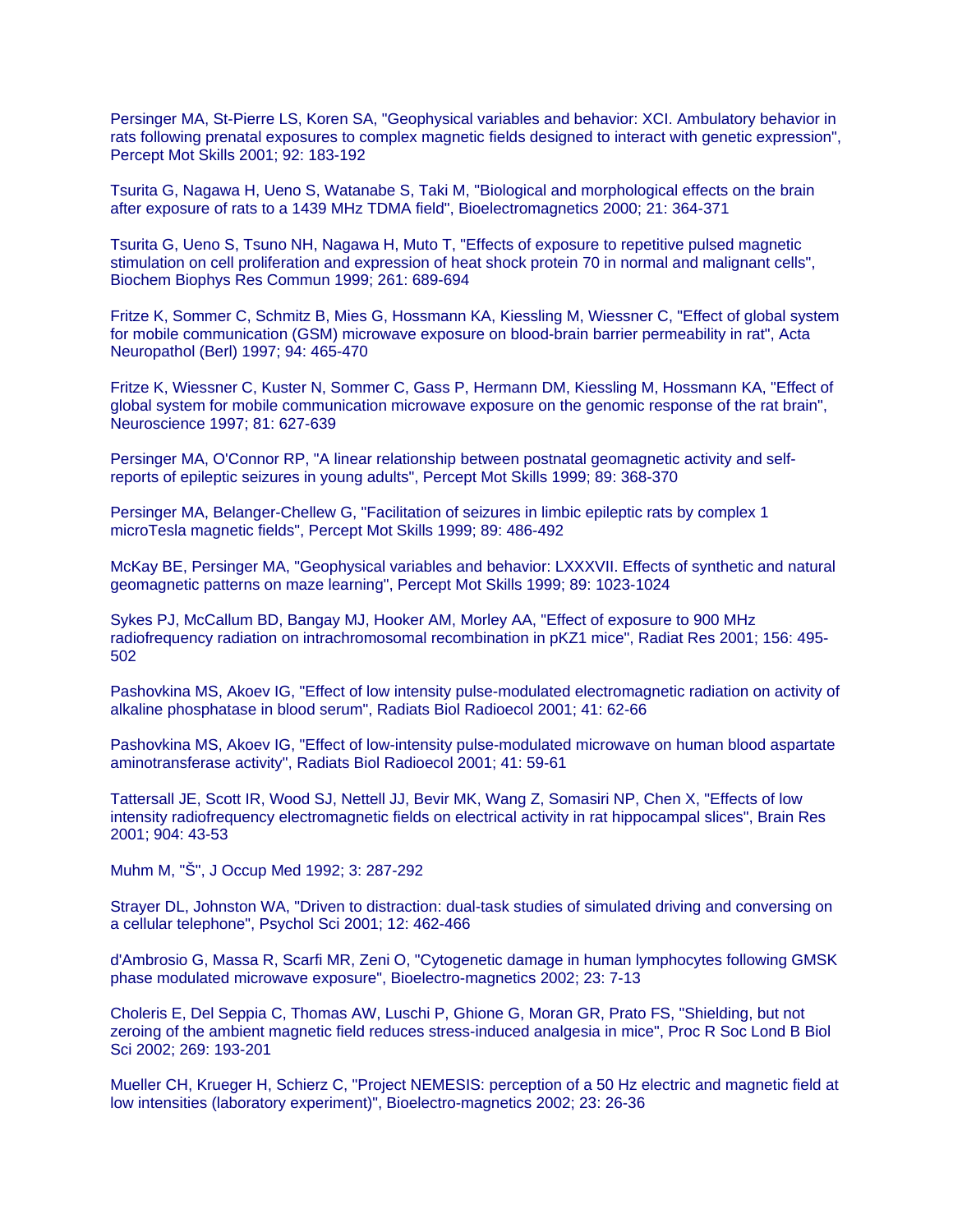Strasak L, Vetterl V, Smarda J, "Effects of low-frequency magnetic fields on bacteria Escherichia coli", Bioelectrochemistry 2002; 55: 161-164

Otsuka K, Oinuma S, Cornelissen G, Weydahl A, Ichimaru Y, Kobayashi M, Yano S, Holmeslet B, Hansen TL, Mitsutake G, Engebretson MJ, Schwartzkopff O, Halberg F "Alternating light-darkness-influenced human electrocardiographic magnetoreception in association with geomagnetic pulsations", Biomed Pharmacother 2001; 55 Suppl 1: 63s-75s

D'Inzeo G, Bernardi P, Eusebi F, Grassi F, Tamburello C, Zani BM, "Microwave effects on acetylcholineinduced channels in cultured chick myotubes", Bioelectromagnetics 1988; 9: 363-372

Yamaguchi DT, Huang J, Ma D, Wang PK, "Inhibition of gap junction intercellular communication by extremely low-frequency electromagnetic fields in osteoblast-like models is dependent on cell differentiation", J Cell Physiol 2002; 190: 180-188

Belyavskaya NA, "Ultrastructure and calcium balance in meristem cells of pea roots exposed to extremely low magnetic fields", Adv Space Res 2001; 28: 645-650

Lee GM, Neutra RR, Hristova L, Yost M, Hiatt RA, "A nested case-control study of residential and personal magnetic field measures and miscarriages", Epidemiology 2002; 13: 21-31

Li DK, Odouli R, Wi S, Janevic T, Golditch I, Bracken TD, Senior R, Rankin R, Iriye R, "A populationbased prospective cohort study of personal exposure to magnetic fields during pregnancy and the risk of miscarriage", Epidemiology 2002; 13: 9-20

Di Carlo A, White N, Guo F, Garrett P, Litovitz T, "Chronic electromagnetic field exposure decreases HSP70 levels and lowers cytoprotection", J Cell Biochem 2002; 84: 447-454

Trosic I, "Multinucleated giant cell appearance after whole body microwave irradiation of rats", Int J Hyg Environ Health 2001; 204: 133-138

Tice RR, Hook GG, Donner M, McRee DI, Guy AW, "Genotoxicity of radiofrequency signals. I. Investigation of DNA damage and micronuclei induction in cultured human blood cells", Bioelectromagnetics. 2002; 23: 113-126

Seishima M, Oyama Z, Yamamura M, "Cellular phone dermatitis", Arch Dermatol 2002; 138: 272-273

Chen G, Upham BL, Sun W, Chang CC, Rothwell EJ, Chen KM, Yamasaki H, Trosko JE, "Effect of electromagnetic field exposure on chemically induced differentiation of friend erythroleukemia cells", Environ Health Perspect 2000; 108: 967-972

Dicarlo AL, Hargis MT, Penafiel LM, Litovitz TA, "Short-term magnetic field exposures (60 Hz) induce protection against ultraviolet radiation damage", Int J Radiat Biol 1999; 75: 1541-1549

Han L, Lin H, Head M, Jin M, Blank M, Goodman R, "Application of magnetic field-induced heat shock protein 70 for presurgical cytoprotection", J Cell Biochem 1998; 71: 577-583

Noonan CW, Reif JS, Yost M, Touchstone J, "Occupational exposure to magnetic fields in case-referent studies of neurodegenerative diseases", Scand J Work Environ Health 2002; 28: 42-48

Wever R, "The effects of electric fields on circadian rhythmicity in men", Life Sci Space Res 1970; 8: 177- 187

Ye J, Yao K, Lu D, Wu R, Jiang H, "Low power density microwave radiation induced early changes in rabbit lens epithelial cells", Chin Med J (Engl) 2001; 114: 1290-1294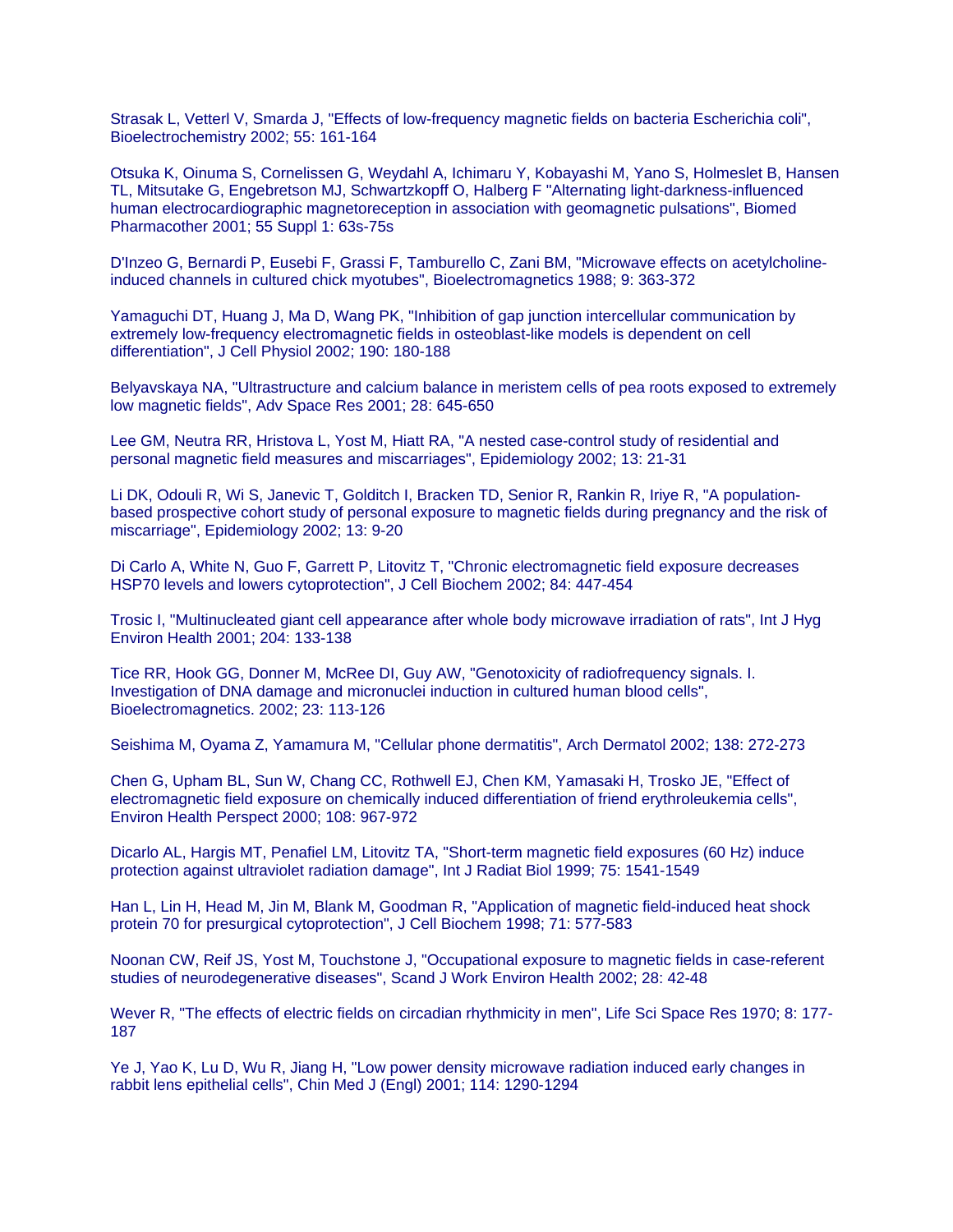Inaloz SS, Aksunger A, Sari I, Dasdag S, Deveci E, "Do microwave ovens affect the eyes?", Jpn J Ophthalmol 1997; 41: 240-243

Prost M, Olchowik G, Hautz W, Gaweda R, "Experimental studies on the influence of millimeter radiation on light transmission through the lens" [in Polish], Klin Oczna 1994; 96: 257-259

Silvi AM, Zari A, Licitra G, "Assessment of the temporal trend of the exposure of people to electromagnetic fields produced by base stations for mobile telephones", Radiat Prot Dosimetry 2001; 97: 387-390

Jensh RP, "Studies of the teratogenic potential of exposure of rats to 6000-MHz microwave radiation. II. Postnatal psychophysiologic evaluations", Radiat Res 1984; 97: 282-301

Marino AA, Wolcott RM, Chervenak R, Jourd'heuil F, Nilsen E, Frilot II C, "Nonlinear response of the immune system to power-frequency magnetic fields", Am J Physiol Regulatory Integrative Comp Physiol 2000; 279: R761-R768

Di Carlo A, White N, Guo F, Garrett P, Litovitz T, "Chronic electromagnetic field exposure decreases HSP70 levels and lowers cytoprotection", J Cell Biochem 2002; 84: 447-454

Edelstyn N, Oldershaw A, "The acute effects of exposure to the electromagnetic field emitted by mobile phones on human attention", Neuroreport 2002; 13: 119-121

Hardell L, Mild K H, Pahlson A, Hallquist A, "Ionizing radiation, cellular telephones and the risk for brain tumours", Eur J Cancer Prev 2001; 10: 523-529

Szudzinski A, Pietraszek A, Janiak M, Wrembel J, Kalczak M, Szmigielski S, "Acceleration of the development of benzopyrene-induced skin cancer in mice by microwave radiation", Arch Dermatol Res 1982; 274: 303-312

Simko M, Richard D, Kriehuber R, Weiss DG, "Micronucleus induction in Syrian hamster embryo cells following exposure to 50 Hz magnetic fields, benzo(a)pyrene, and TPA in vitro", Mutat Res 2001; 495: 43- 50

Granlund-Lind R, Lans M, Rennerfelt J, ["Computers and amalgam are the most common causes of hypersensitivity to electricity according to the sufferers' reports"] [Article in Swedish], Läkartidningen 2002; 99: 682-683

Inaloz SS, Dasdag S, Ceviz A, Bilici A, "Acceptable radiation leakage of microwave ovens on pregnant and newborn rat brains", Clin Exp Obstet Gynecol 1997; 24: 215-219

Belokrinitskii VS, Tomashevskaia LA, Konobeeva GI, ["Ultracytochemical changes in the brain and liver in exposure to low-intensity nonionizing microwave radiation"] [Article in Russian], Biull Eksp Biol Med 1982; 93: 112-116

Yang R, Chen J, Liu X, ["Lipid peroxide damage in retinal ganglion cells induced by microwave"] [Article in Chinese], Wei Sheng Yan Jiu 1999; 28: 200-202

Cooper WG, "Hypothesis on a casual link between EMF and an evolutionary class of cancer and spontaneous abortion", Cancer Biochem Biophys 1996; 15: 151-170

Cadossi R, Hentz VR, Kipp J, Iverson R, Ceccherelli G, Zucchini P, Emilia G, Torelli G, Franceschi C, Eiverson R, et al., "Effect of low frequency low energy pulsing electromagnetic field (PEMF) on X-rayirradiated mice", Exp Hematol 1989; 17: 88-95 [Erratum in: Exp Hematol 1989; 17: 922. Eiverson R [corrected to Iverson R]]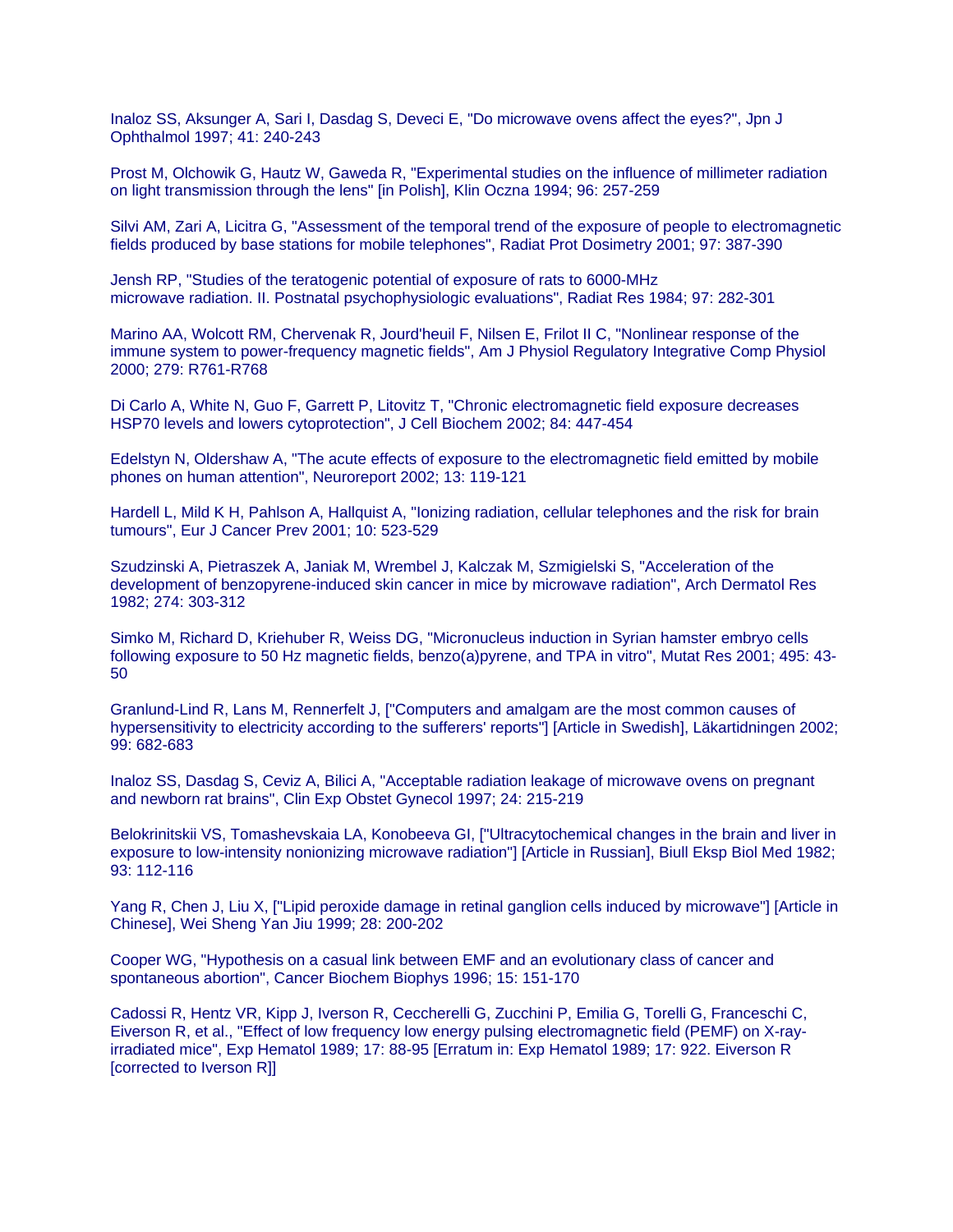Miyakoshi J, Mori Y, Yamagishi N, Yagi K, Takebe H, "Suppression of high-density magnetic field (400 mT at 50 Hz)-induced mutations by wild-type p53 expression in human osteosarcoma cells", Biochem Biophys Res Commun 1998; 243: 579-584

Blumenthal NC, Ricci J, Breger L, Zychlinsky A, Solomon H, Chen GG, Kuznetsov D, Dorfman R, "Effects of low-intensity AC and/or DC electromagnetic fields on cell attachment and induction of apoptosis", Bioelectromagnetics 1997; 18: 264-272

Robison JG, Pendleton AR, Monson KO, Murray BK, O'Neill KL, "Decreased DNA repair rates and protection from heat induced apoptosis mediated by electromagnetic field exposure", Bioelectromagnetics 2002; 23: 106-112

Wertheimer N, Leeper E, "Re: "Risk of premenopausal breast cancer and use of electric blankets" and "Use of electric blankets and risk of postmenopausal breast cancer"", Am J Epidemiol 1995; 142: 1344- 1345

Wertheimer N, Savitz DA, Leeper E, "Childhood cancer in relation to indicators of magnetic fields from ground current sources", Bioelectromagnetics 1995; 16: 86-96

Wertheimer N, Leeper E, "Re: Are electric or magnetic fields affecting mortality from breast cancer in women?" J Natl Cancer Inst 1994; 86: 1797-1798

Wertheimer N, Leeper E, "Bias in studies of electromagnetic fields", J Clin Epidemiol 1994; 47: 1081-1083

Wertheimer N, Leeper E, "Re: "Use of electric blankets and risk of testicular cancer" and "Use of electric blankets and risk of postmenopausal breast cancer"", Am J Epidemiol 1993; 137: 252-257

Leeper E, Wertheimer N, Savitz D, Barnes F, Wachtel H, "Modification of the 1979 "Denver wire code" for different wire or plumbing types", Bioelectromagnetics 1991; 12: 315-318

Wertheimer N, Leeper E, "Re: "Acute nonlymphocytic leukemia and residential exposure to powerfrequency magnetic fields"", Am J Epidemiol 1989; 130: 423-427

Wertheimer N, Leeper E, "Fetal loss associated with two seasonal sources of electromagnetic field exposure", Am J Epidemiol 1989; 129: 220-224

Wertheimer N, Leeper E, "Magnetic field exposure related to cancer subtypes", Ann N Y Acad Sci. 1987; 502: 43-54

Wertheimer N, Leeper E, "Possible effects of electric blankets and heated waterbeds on fetal development", Bioelectromagnetics 1986; 7: 13-22

Wertheimer N, Leeper E, "Health effects of power lines", Science 1983; 222: 712-714

Wertheimer N, Leeper E, "Adult cancer related to electrical wires near the home", Int J Epidemiol 1982; 11: 345-355

Wertheimer N, Leeper E, "Electrical wiring configurations and childhood cancer", Am J Epidemiol 1979; 109: 273-284

Kerr C, Tappin D, "Do poor nutrition and display screens affect visual acuity in children?", Br J Community Nursing 2002; 7: 80-89

Binhi VN, Savin AV, "Molecular gyroscopes and biological effects of weak extremely low-frequency magnetic fields", Phys Rev E Stat Nonlin Soft Matter Phys 2002; 65: 051912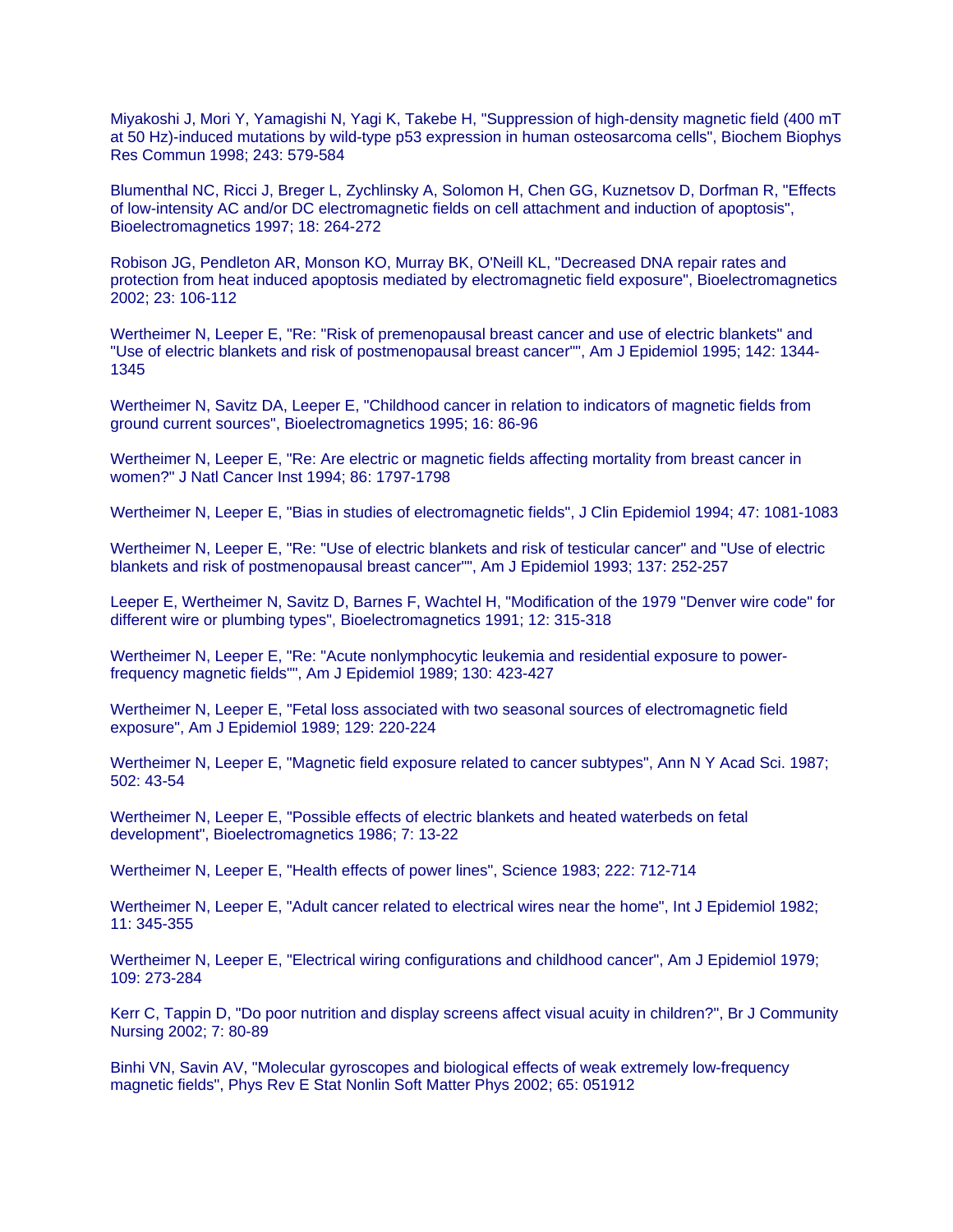Liboff AR, Jenrow KA, "Physical mechanisms in neuroelectromagnetic therapies", NeuroRehabilitation 2002; 17: 9-22

Leszczynski D, Joenväärä S, Reivinen J, Kuokka R, "Non-thermal activation of the hsp27/p38MAPK stress pathway by mobile phone radiation in human endothelial cells: Molecular mechanism for cancerand blood-brain barrier-related effects", Differentiation 2002; 70: 120-129

Ohno T, Kawano K, Yokoyama H, Tahara K, Sasaki A, Aramaki M, Kitano S, "Microwave coagulation therapy accelerates growth of cancer in rat liver", J Hepatol 2002; 36: 774-779

Li CY, Chen PC, Sung FC, Lin RS, "Residential exposure to power frequency magnetic field and sleep disorders among women in an urban community of northern Taiwan", Sleep 2002; 25: 428-432

Pilla AA, "Low-intensity electromagnetic and mechanical modulation of bone growth and repair: are they equivalent?", J Orthop Sci 2002; 7: 420-428

Linovitz RJ, Pathria M, Bernhardt M, Green D, Law MD, McGuire RA, Montesano PX, Rechtine G, Salib RM, Ryaby JT, Faden JS, Ponder R, Muenz LR, Magee FP, Garfin SA, "Combined magnetic fields accelerate and increase spine fusion: A double-blind, randomized, placebo controlled study", Spine 2002; 27: 1383-1389

Hakansson N, Floderus B, Gustavsson P, Johansen C, Olsen JH, "Cancer incidence and magnetic field exposure in industries using resistance welding in Sweden", Occup Environ Med 2002; 59: 481-486

Leeper E, Wertheimer N, "Potential motion related bias in the worn dosimeter measurements of two childhood leukemia studies", Bioelectromagnetics 2002; 23: 390-397

Mostafa RM, Mostafa YM, Ennaceur A, "Effects of exposure to extremely low-frequency magnetic field of 2 G intensity on memory and corticosterone level in rats", Physiol Behav 2002; 76: 589-595

Goswami PC, Albee LD, Parsian AJ, Baty JD, Moros EG, Pickard WF, Roti Roti JL, Hunt CR, "Protooncogene mRNA levels and activities of multiple transcription factors in C3H 10T 1/2 murine embryonic fibroblasts exposed to 835.62 and 847.74 MHz cellular phone communication frequency radiation", Radiat Res 1999; 151: 300-309

Khudnitskii SS, Moshkarev EA, Fomenko TV, ["On the evaluation of the influence of cellular phones on their users"] [Article in Russian], Med Tr Prom Ekol 1999; 9: 20-24

Santini R, ["Cellular telephones and their relay stations: a health risk?"] [Article in French], Presse Med 1999; 28: 1884-1886

Santini R, Seigne M, Bonhomme-Faivre L, Bouffet S, Defrane E, Sage M, ["Symptoms reported by cellular phone users"] [Article in French], Presse Med 2000; 29: 2097

Santini R, Seigne M, Bonhomme-Faivre L, ["Danger of cellular telephones and their relay stations"] [Article in French], Pathol Biol (Paris) 2000; 48: 525-528

Santini R, Santini P, Seigne M, Danze JM, ["Symptoms notified by people living near cell phone relay stations"] [Article in French], Presse Med 2001; 30: 1594

Santini R, Seigne M, Bonhomme-Faivre L, Bouffet S, Defrasne E, Sage M, ["Symptoms reported by mobile cellular telephone users"] [Article in French], Pathol Biol (Paris) 2001; 49: 222-226

Santini R, Santini P, Danze JM, Le Ruz P, Seigne M, ["Investigation on the health of people living near mobile telephone relay stations: I/Incidence according to distance and sex"] [Article in French], Pathol Biol (Paris) 2002; 50: 369-373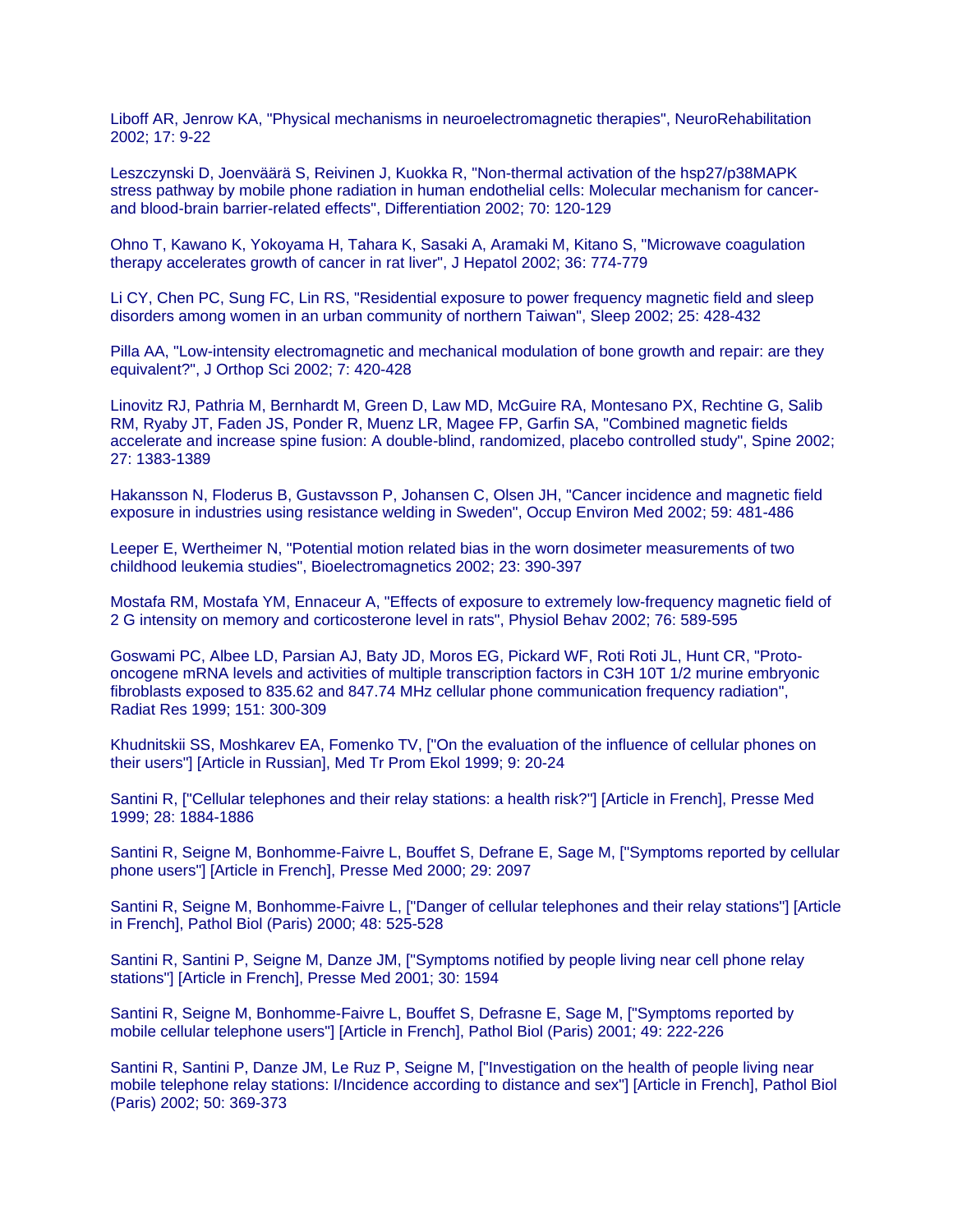Santini R, Seigne M, Bonhomme-Faivre L, Bouffet S, Defrasne E, Sage M, "Symptoms experienced by users of digital cellular phones: A study of a French engineering school", Electromagn Biol Med 2002; 21: 81-88

Paredi P, Kharitonov SA, Hanazawa T, Barnes PJ, "Local vasodilator response to mobile phones", Laryngoscope 2001; 111: 159-162

Lebedeva NN, Sulimov AV, Sulimova OP, Korotkovskaya TI, Gailus T, "Investigation of brain potentials in sleeping humans exposed to the electromagnetic field of mobile phones", Crit Rev Biomed Eng 2001; 29: 125-133

Lebedeva NN, Sulimov AV, Sulimova OP, Kotrovskaya TI, Gailus T, "Cellular phone electromagnetic field effects on bioelectric activity of human brain", Crit Rev Biomed Eng 2000; 28: 323-337

Balzano Q, "Proposed test for detection of nonlinear responses in biological preparations exposed to RF energy", Bioelectromagnetics 2002; 23: 278-287

Tsong TY, Liu DS, Chauvin F, Astumian RD, "Resonance electroconformational coupling: a proposed mechanism for energy and signal transductions by membrane proteins", Biosci Rep 1989; 9: 13-26

Kruglikov IL, Dertinger H, "Stochastic resonance as a possible mechanism of amplification of weak electric signals in living cells", Bioelectromagnetics 1994; 15: 539-547 [Erratum in: Bioelectromagnetics 1995;16(2):145]

Gapeev AB, Sokolov PA, Chemeris NK, ["Model analysis of the effect of modulated electromagnetic fields with various parameters of modulating signals in cells"] [Article in Russian], Biofizika 2001; 46: 661-675

Prato FS, Carson JJ, Ossenkopp KP, Kavaliers M, "Possible mechanisms by which extremely low frequency magnetic fields affect opioid function", FASEB J 1995; 9: 807-814

Liboff AR, Williams T Jr, Strong DM, Wistar R Jr, "Time-varying magnetic fields: effect on DNA synthesis", Science 1984; 223: 818-820

Jenrow KA, Zhang X, Renehan WE, Liboff AR, "Weak ELF magnetic field effects on hippocampal rhythmic slow activity", Exp Neurol 1998; 153: 328-334

Deibert MC, Mcleod BR, Smith SD, Liboff AR, "Ion resonance electromagnetic field stimulation of fracture healing in rabbits with a fibular ostectomy", J Orthop Res 1994; 12: 878-885

McLeod BR, Liboff AR, Smith SD, "Electromagnetic gating in ion channels", J Theor Biol 1992; 158: 15-31

Binhi VN, Alipov YD, Belyaev IY, "Effect of static magnetic field on E. coli cells and individual rotations of ion-protein complexes", Bioelectromagnetics 2001; 22: 79-86

Belyaev IY, Alipov ED, "Frequency-dependent effects of ELF magnetic field on chromatin conformation in Escherichia coli cells and human lymphocytes", Biochim Biophys Acta 2001; 1526: 269-276

Olsson G, Belyaev IY, Helleday T, Harms-Ringdahl M, "ELF magnetic field affects proliferation of SPD8/V79 Chinese hamster cells but does not interact with intrachromosomal recombination", Mutat Res 2001; 493: 55-66

Wilson BS, Zook JM, Joines WT, Casseday JH, "Alterations in activity at auditory nuclei of the rat induced by exposure to microwave radiation: autoradiographic evidence using [14C]2-deoxy-D-glucose", Brain Res 1980; 187: 291-306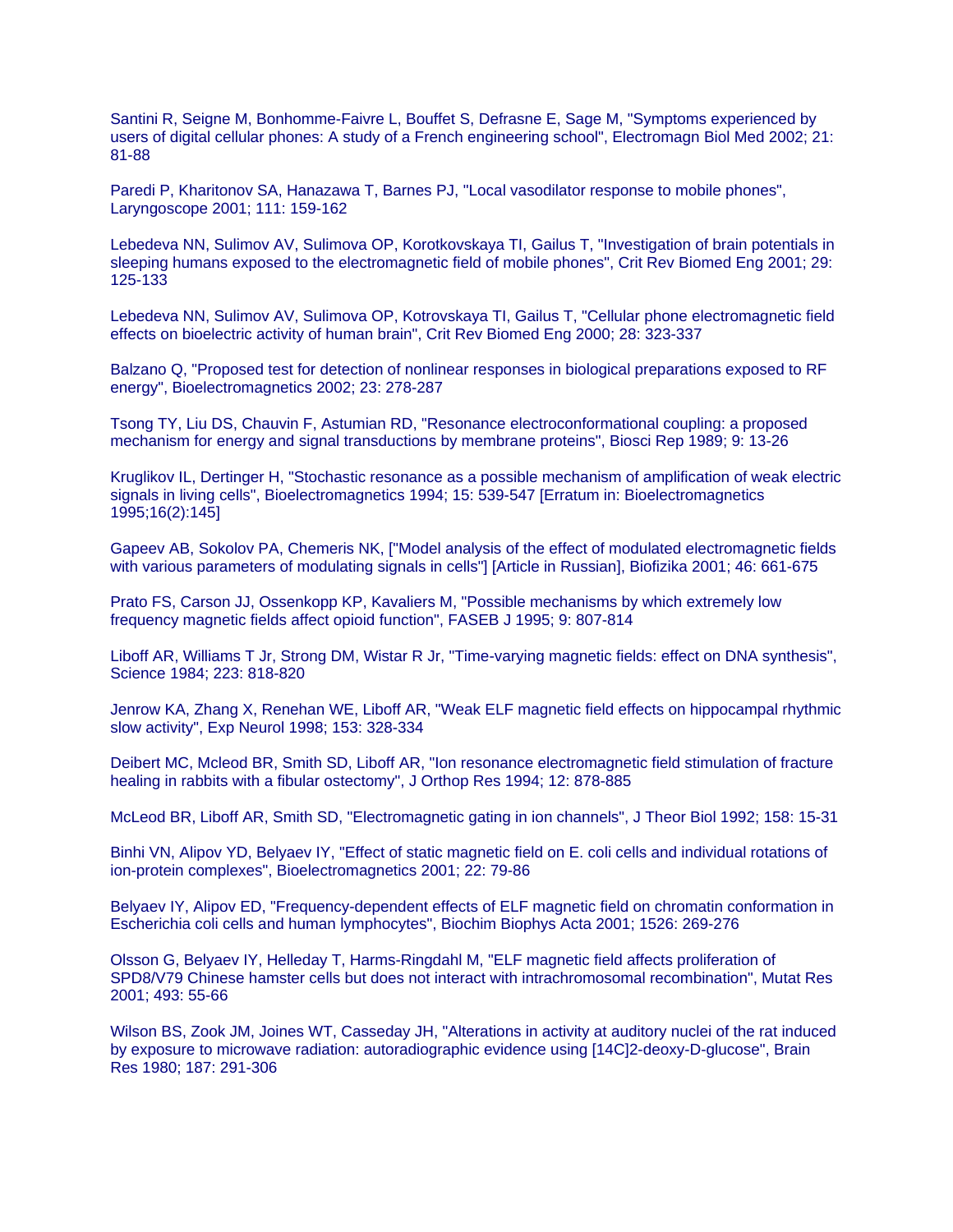Hardell L, Mild KH, Pahlson A, Hallquist A, "Ionizing radiation, cellular telephones and the risk for brain tumours", Eur J Cancer Prev. 2001; 10: 523-529

Hansson Mild K, Hamnerius Y, Hardell L, Mattsson MO, Sandstrom M, ["International consensus on lowfrequency electromagnetic fields: "possibly carcinogenic""] [Article in Swedish], Läkartidningen 2001; 98: 5188-5191

Hardell L, Mild KH, "Re: Cellular telephones and cancer--a nationwide cohort study in Denmark", J Natl Cancer Inst 2001; 93: 952-953

Hardell L, Mild KH, "Handheld cellular telephones and brain cancer risk", JAMA 2001; 285: 1838; discussion 1838-1839

Hardell L, Mild KH, "Cellular telephones and risk of brain tumours", Lancet 2001; 357: 960-961

Hardell L, Mild KH, Hallquist A, "Radiofrequency exposure and the risk for brain tumors", Epidemiology 2001; 12: 135-136

Hardell L, Mild KH, Hallquist A, ["A reply: the safety principle should be applied"] [Article in Swedish], Läkartidningen 2000; 97: 4628, 4631

Hardell L, Mild KH, Hallquist A, ["Mobile telephones and the risk of brain tumor--the principle of precaution should be practiced"] [Article in Swedish], Läkartidningen 2000; 97: 3908-3909

Hardell L, Reizenstein J, Johansson B, Gertzen H, Mild KH, "Angiosarcoma of the scalp and use of a cordless (portable) telephone", Epidemiology 1999; 10: 785-786

Hardell L, Hallquist A, Mild KH, Carlberg M, Påhlson A, Lilja A, "Cellular and cordless telephones and the risk for brain tumours", Europ J Cancer Prevent 2002; 11: 377-386

Ivancsits S, Diem E, Pilger A, Rudiger H, Jahn O, "Induction of DNA strand breaks by intermittent exposure to extremely-low-frequency electromagnetic fields in human diploid fibroblasts", Mutat Res 2002; 519:1-13

Levallois P, "Hypersensitivity of human subjects to environmental electric and magnetic field exposure: a review of the literature", Environ Health Perspect 2002; 110, Suppl 4: 613-618

Hamblin DL, Wood AW, "Effects of mobile phone emissions on human brain activity and sleep variables", Int J Radiat Biol 2002; 78: 659-669

Pacini S, Ruggiero M, Sardi I, Aterini S, Gulisano F, Gulisano M, "Exposure to global system for mobile communication (GSM) cellular phone radiofrequency alters gene expression, proliferation, and morphology of human skin fibroblasts", Oncol Res 2002; 13: 19-24

Shallom JM, Di Carlo AL, Ko D, Penafiel LM, Nakai A, Litovitz TA, "Microwave exposure induces Hsp70 and confers protection against hypoxia in chick embryos", J Cell Biochem 2002; 86: 490-496

Chidichimo G, Beneduci A, Nicoletta M, Critelli M, De Rose R, Tkatchenko Y, Abonante S, Tripepi S, Perrotta E, "Selective inhibition of tumoral cells growth by low power millimeter waves", Anticancer Res 2002; 22: 1681-1688

Shcheglov V, Alipov E, Belyaev I, "Cell-to-cell communication in response of E. coli cells at different phases of growth to low-intensity microwaves ", Biochim Biophys Acta 2002; 1572: 101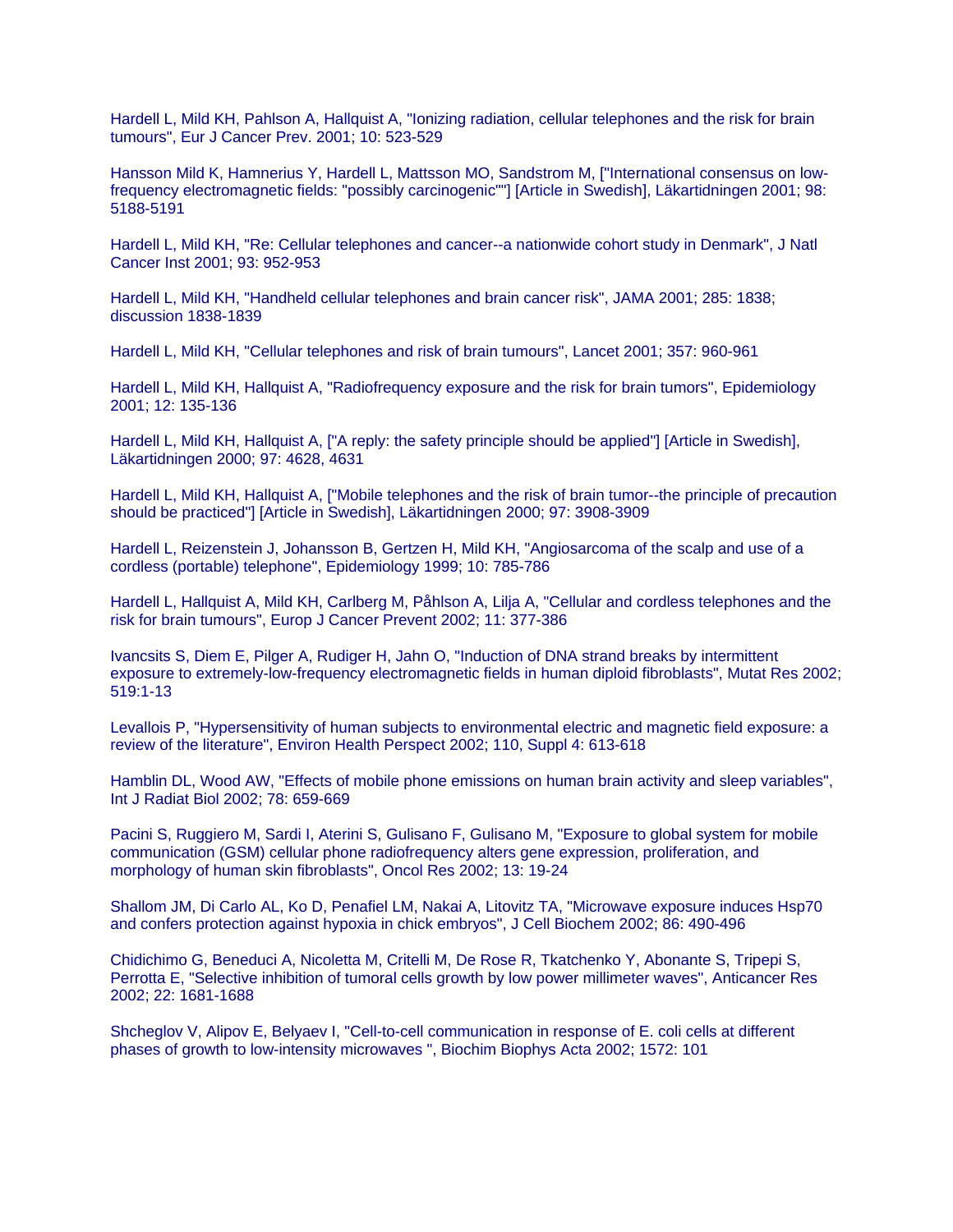Belyaev I, Hillert L, Tamm C, Harms-Ringdahl M, Malmgren L, Persson B, "Effects of ELF and microwaves on human lymphocytes from hypersensitive persons", Bioelectromagnetics Society Annual Meeting, Quebec City, Quebec, Canada (abstr.), June 23-27, 2002; 10-11

Croft R, Chandler J, Burgess A, Barry R, Williams J, Clarke A, "Acute mobile phone operation affects neural function in humans", Clin Neurophysiol 2002; 113: 1623

Hu PY, Chu XL, Li JY, Yang D, He P, ["Effect of microwave contraception on human serum testosterone and luteinizing hormone"] [Article in Chinese] Shengzhi Yu Biyun 1985; 5: 32-34

Blackmore SJ, Rose N, "Testing the bioelectric shield", Altern Ther Health Med 2002; 8: 62-67

Pacini S, Ruggiero M, Sardi I, Aterini S, Gulisano F, Gulisano M, "Exposure to global system for mobile communication (GSM) cellular phone radiofrequency alters gene expression, proliferation, and morphology of human skin fibroblasts", Oncol Res, 2002; 13: 19-24

Panagopoulos DJ, Messini N, Karabarbounis A, Philippetis AL, Margaritis LH, "A mechanism for action of oscillating electric fields on cells", Biochem Biophys Res Commun 2000; 272: 634-640

Panagopoulos D, Karabarbounis A, Margaritis L, "Mechanism for action of electromagnetic fields on cells", Biochem Biophys Res Commun 2002; 298: 95

Borbély AA, Huber R, Graf T, Fuchs B, Gallmann E, Achermann P, "Pulsed high-frequency electromagnetic field affects human sleep and sleep electroencephalogram", Neurosci. Lett. 1999; 275: 207-210

Bistolfi F, "Are microvilli and cilia sensors of electromagnetic fields?", Physica Medica 2002; 18: 85-94

Beason RC, Semm P, "Responses of neurons to an amplitude modulated microwave stimulus", Neurosci Lett 2002; 333: 175-178

Kaune WT, "Thermal noise limit on the sensitivity of cellular membranes to power frequency electric and magnetic fields", Bioelectromagnetics 2002; 23: 622-628

Gartzke J, Lange K, "Cellular target of weak magnetic fields: ionic conduction along actin filaments of microvilli", Am J Physiol Cell Physiol 2002; 283: C1333-1346

Ramadan L, Abd-Allah A, Aly H, Saad-El-Din A, "Testicular toxicity effects of magnetic field exposure and prophylactic role of coenzyme Q10 and L-carnitine in mice", Pharmacol Res 2002; 46: 363-370

Flodin U, Seneby A, Tegenfeldt C, "Provocation of electric hypersensitivity under everyday conditions", Scand J Work Environ Health 2000; 26: 93-98

Weinberger Z, Richter ED, "Cellular telephones and effects on the brain: The head as an antenna and brain tissue as a radio receiver", Med Hypotheses 2002; 59: 703-705

Huber R, Treyer V, Borbely AA, Schuderer J, Gottselig JM, Landolt HP, Werth E, Berthold T, Kuster N, Buck A, Achermann P, "Electromagnetic fields, such as those from mobile phones, alter regional cerebral blood flow and sleep and waking EEG", J Sleep Res 2002; 11: 289-295

Burch JB, Reif JS, Noonan CW, Ichinose T, Bachand AM, Koleber TL, Yost MG, "Melatonin metabolite excretion among cellular telephone users", Int J Radiat Biol 2002; 78: 1029-1036

Hardell L, Mild KH, Carlberg M, "Case-control study on the use of cellular and cordless phones and the risk for malignant brain tumours", Int J Radiat Biol 2002; 78: 931-936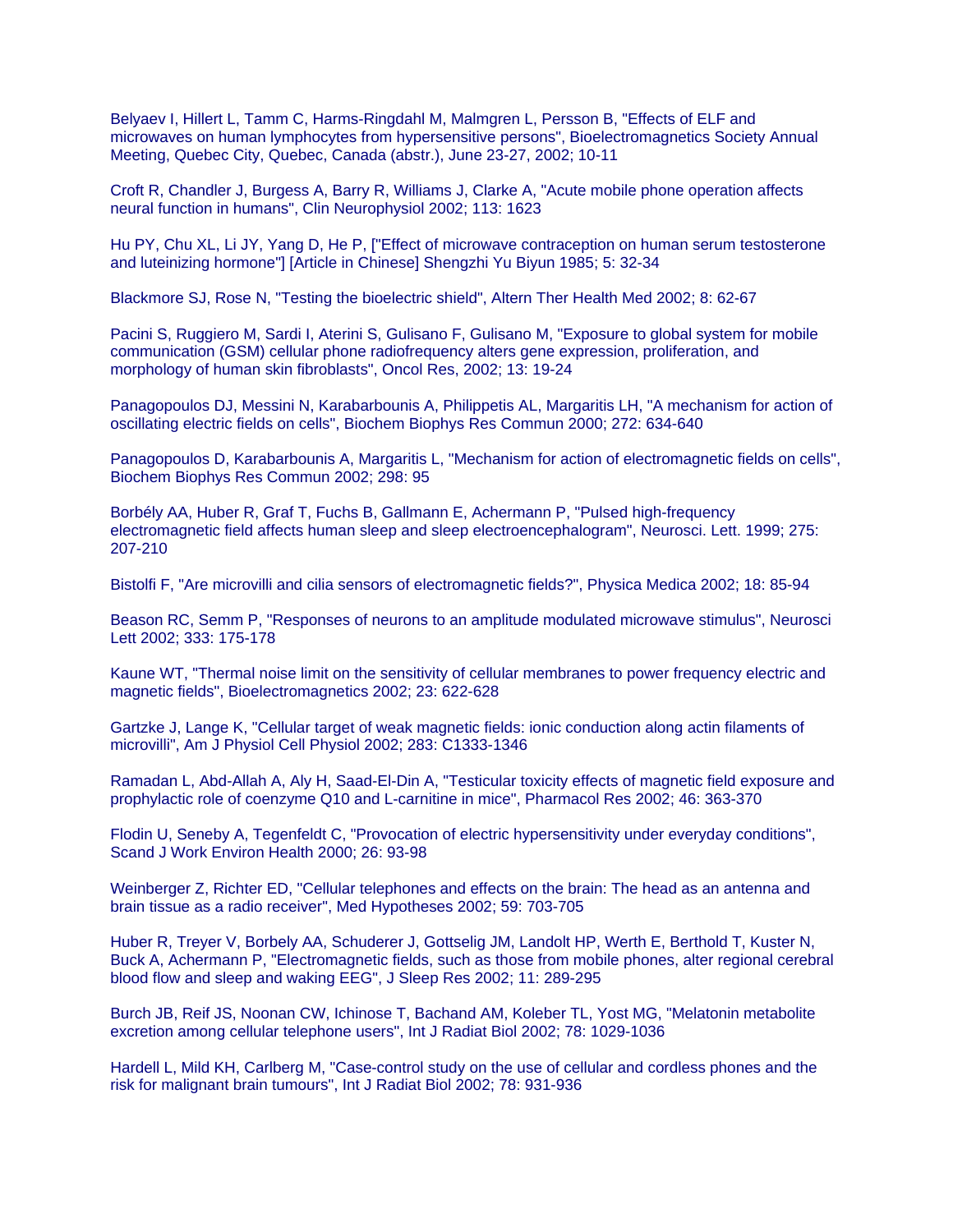Trosic I, Busljeta I, Kasuba V, Rozgaj R, "Micronucleus induction after whole-body microwave irradiation of rats", Mutat Res 2002; 521: 73-79

McKay BE, St-Pierre LS, Persinger MA, "Radial maze proficiency of adult Wistar rats given prenatal complex magnetic field treatments", Dev Psychobiol 2003; 42: 1-8

Noonan CW, Reif JS, Burch JB, Ichinose TY, Yost MG, Magnusson K, "Relationship between amyloid beta protein and melatonin metabolite in a study of electric utility workers", J Occup Environ Med 2002; 44: 769-775

Burch JB, Reif JS, Noonan CW, Yost MG, "Melatonin metabolite levels in workers exposed to 60-Hz magnetic fields: work in substations and with 3-phase conductors", J Occup Environ Med 2000; 42: 136- 142

Burch JB, Reif JS, Yost MG, "Geomagnetic disturbances are associated with reduced nocturnal excretion of a melatonin metabolite in humans", Neurosci Lett 1999; 266: 209-212

Burch JB, Reif JS, Yost MG, Keefe TJ, Pitrat CA, "Reduced excretion of a melatonin metabolite in workers exposed to 60 Hz magnetic fields", Am J Epidemiol 1999; 150: 27-36

Burch JB, Reif JS, Yost MG, Keefe TJ, Pitrat CA, "Nocturnal excretion of a urinary melatonin metabolite among electric utility workers", Scand J Work Environ Health 1998; 24: 183-189

Wang JH, Cain SD, Lohmann KJ, "Identification of magnetically responsive neurons in the marine mollusc Tritonia diomedea", J Exp Biol 2003; 206: 381-388

Ryczko MC, Persinger MA, "Increased analgesia to thermal stimuli in rats after brief exposures to complex pulsed 1 microTesla magnetic fields", Percept Mot Skills 2002; 95: 592-598

Stopczyk D, Gnitecki W, Buczynski A, Markuszewski L, Buczynski J, "No title available" [Article in Polish], Med Pr 2002; 53: 311-314

Oliver JP, Chou CK, Balzano Q, "Testing the effectiveness of small radiation shields for mobile phones", Bioelectromagnetics 2003; 24: 66-69

Kimata H, "Enhancement of allergic skin wheal responses by microwave radiation from mobile phones in patients with atopic eczema/dermatitis syndrome", Int Arch Allergy Immunol 2002; 129: 348-350

Dehos A, Weiss W, ["In the consumers' interest: Precautionary principles for protection against electromagnetic fields"] [Article in German], Gesundheitswesen 2002; 64: 651-656

Salford LG, Brun AE, Eberhardt JL, Malmgren L, Persson BR. Nerve cell damage in mammalian brain after exposure to microwaves from GSM mobile phones. Environ Health Perspect 2003; 111: 881-883

Richter ED, Berman T, Levy O, "Brain cancer with induction periods of less than 10 years in young military radar workers", Arch Environ Health 2002; 57: 270-272

Verkasalo PK, Kaprio J, Varjonen J, Romanov K, Heikkila K, Koskenvuo M, "Magnetic fields of transmission lines and depression", Am J Epidemiol 1997; 146: 1037-1045

Zyss T, Dobrowolski JW, Krawczyk K, ["Neurotic disturbances, depression and anxiety disorders in the population living in the vicinity of overhead high-voltage transmission line 400 kV. Epidemiological pilot study"] [Article in Polish], Med Pr 1997; 48: 495-505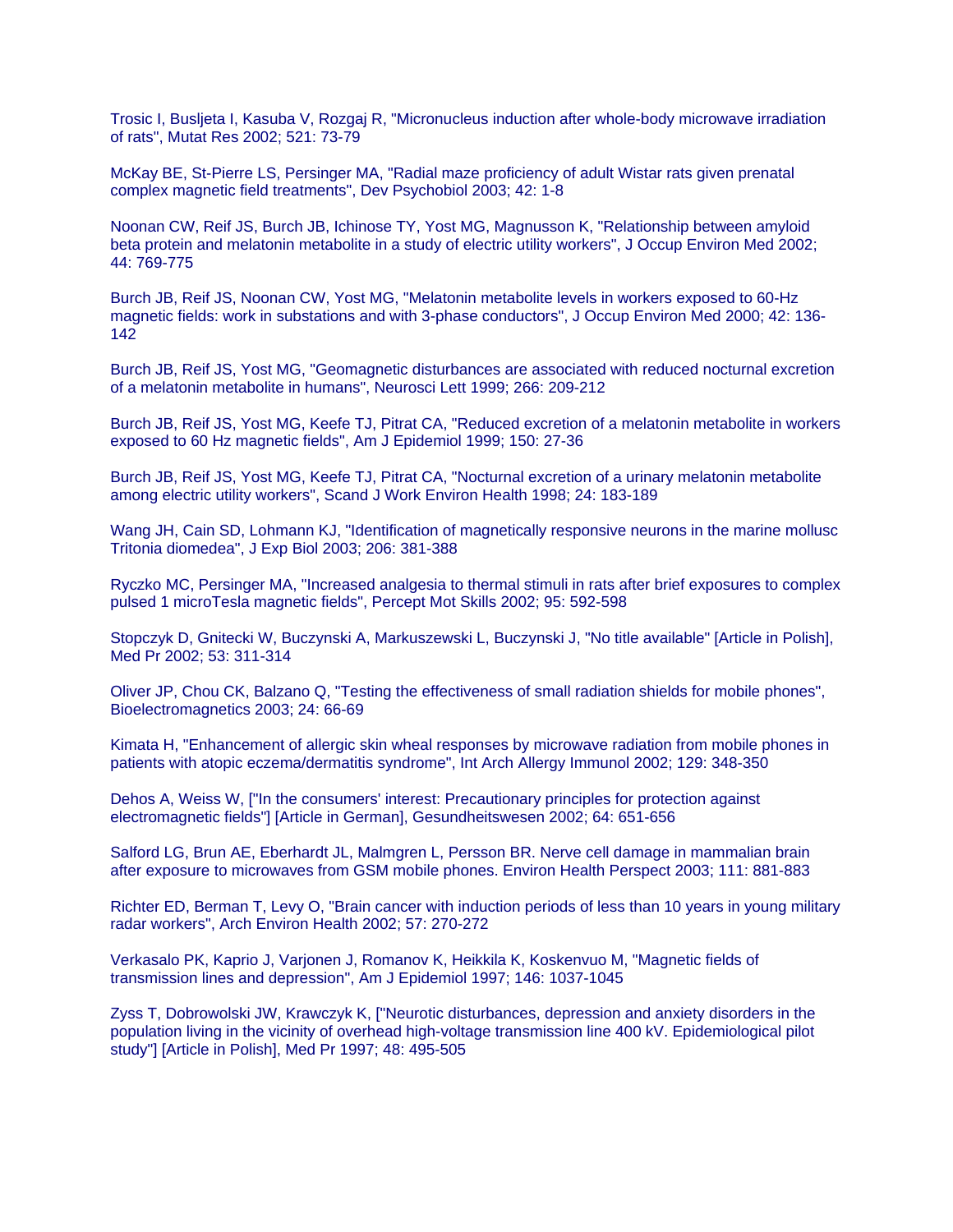Zyss T, ["Epidemiological studies on neurotic disturbances, anxiety and depression disorders in a population living near an overhead high voltage transmission line (400 kV)"] [Article in Polish], Psychiatr Pol 1999; 33: 535-551

Li CY, Sung FC, "Association between occupational exposure to power frequency electromagnetic fields and amyotrophic lateral sclerosis: A review", Am J Ind Med 2003; 43: 212-220

Navas-Acien A, Pollan M, Gustavsson P, Floderus B, Plato N, Dosemeci M, "Interactive effect of chemical substances and occupational electromagnetic field exposure on the risk of gliomas and meningiomas in Swedish men", Cancer Epidemiol Biomarkers Prev 2002; 11: 1678-1683

Michelozzi P, Kirchmayer U, Capon A, Forastiere F, Biggeri A, Barca A, Ancona C, Fusco D, Sperati A, Papini P, Pierangelini A, Rondelli R, Perucci CA, ["Leukemia mortality and incidence of infantile leukemia near the Vatican Radio Station of Rome"] [article in Italian], Epidemiol Prev 2001; 25: 249-255

Hardell L, Mild KH, Carlberg M, "Further aspects on cellular and cordless telephones and brain tumours", Int J Oncol 2003; 22: 399-407

Smythe JW, Costall B, "Mobile phone use facilitates memory in male, but not female, subjects", Neuroreport 2003; 14: 243-246

Lass J, Tuulik V, Ferenets R, Riisalo R, Hinrikus H, "Effects of 7 Hz-modulated 450 MHz electromagnetic radiation on human performance in visual memory tasks", Int J Radiat Biol 2002; 78: 937-944

Kwee S, Raskmark P, "Changes in cell proliferation due to environmental electromagnetic fields", In: Charge and Field Effects in Biosystems – 4 (eds. MJ Allen, SF Cleary, AE Sowers, DD Shillady), World Scientific Publishing Co, Singapore, 1994, pp 255-260

Kwee S, Raskmark P, "Changes in cell proliferation due to environmental non-ionizing radiation. 1. ELF electromagnetic fields", Bioelectrochem Bioenerg 1995; 36: 109-114

Raskmark P, Kwee S, "The minimizing effect of electromagnetic noise on the changes in cell proliferation caused by ELF magnetic fields", Bioelectrochem Bioenerg 1996; 40: 193-196

Kwee S, Raskmark P, "RF electromagnetic fields and cell proliferation", In: 5th Nordic Workshop on Biological Effects of Low Frequency Electromagnetic Fields (eds. A Johnsson, G Oftedal), Norwegian Radiation Protection Authority Strålevern Rapport, Oslo, 1997:6, pp 27-28

Kwee S, Raskmark P, "Changes in cell proliferation due to environmental non-ionizing radiation - 2. Microwave radiation", Bioelectrochem Bioenerg 1998; 44: 251-255

Kwee S, Raskmark P, "Radiofrequency electromagnetic fields and cell proliferation", In: Electricity and Magnetism in Biology and Medicine (ed. F Bersani), Kluwer Academic/Plenum Publishers, New York, 1999, pp 187-191

Velizarov S, Raskmark P, Kwee S, "The effects of radiofrequency fields on cell proliferation are nonthermal", Bioelectrochem Bioenerg 1999; 48: 177-181

Kwee S, Raskmark P, Velizarov S, "Changes in cellular proteins due to environmental non-ionizing radiation. 1. Heat shock proteins", Electro- & Magnetobiology 2001; 20: 165-176

Kwee S, "Effets des champs de micro-ondes des téléphones mobiles sur la croissance des cellules vivantes", In: Téléphone Mobile, Collection Resurgence (ed. P Lannoye), Editions Marco Pitteur, Embourg (Belgien), 2001, pp. 121-141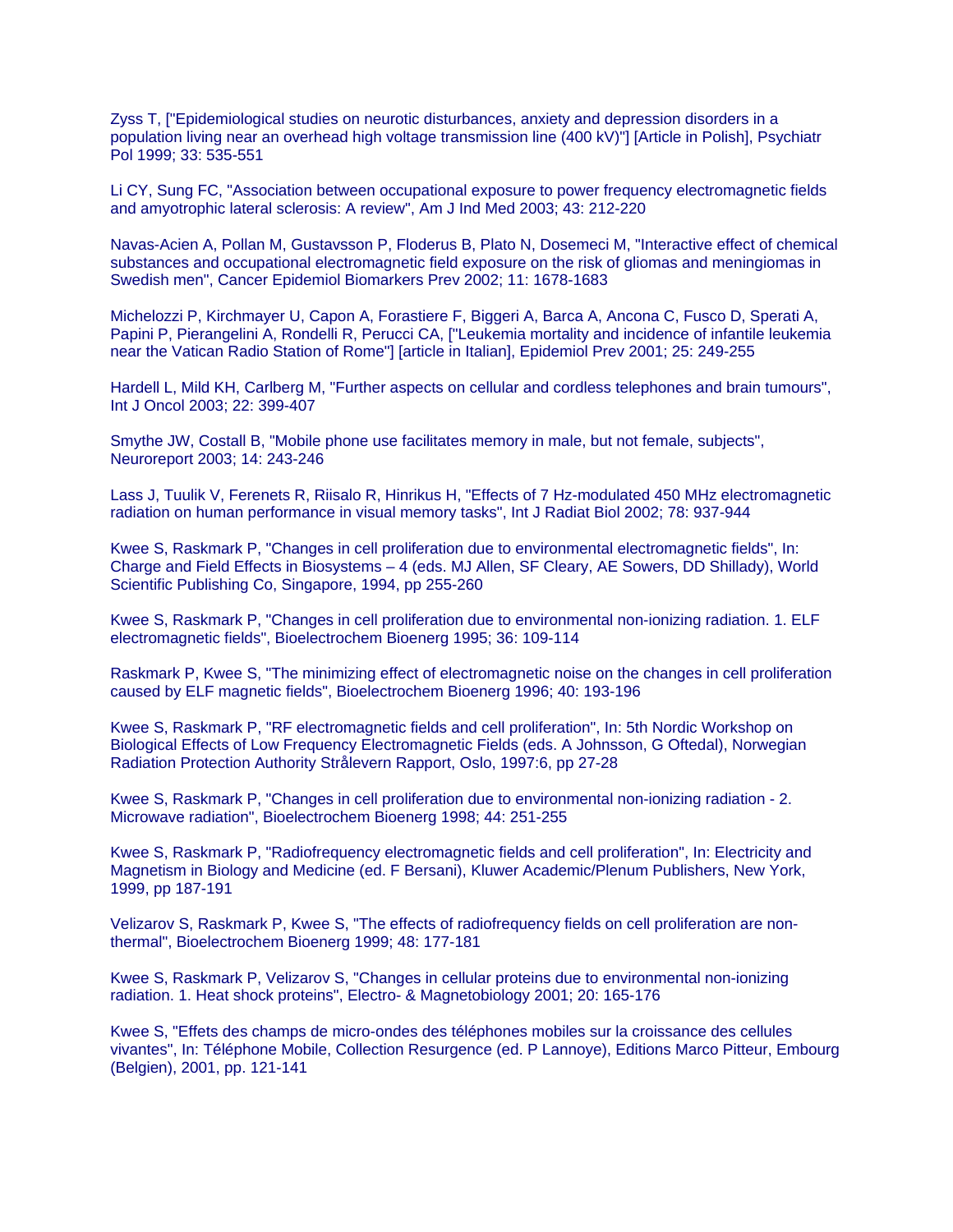Ye J, Yao K, Zeng Q, Lu D, "Changes in gap junctional intercellular communication in rabbits lens epithelial cells induced by low power density microwave radiation", Chin Med J (Engl) 2002; 115: 1873- 1876

Zeng QL, Chiang H, Hu GL, Mao GG, Fu YT, Lu DQ, "ELF magnetic fields induce internalization of gap junction protein connexin 43 in Chinese hamster lung cells", Bioelectromagnetics 2003; 24: 134-138

Nicolakis P, Kollmitzer J, Crevenna R, Bittner C, Erdogmus CB, Nicolakis J, "Pulsed magnetic field therapy for osteoarthritis of the knee—a double-blind sham-controlled trial", Wien Klin Wochenschr 2002; 114: 678-684

Di Luzio S, Felaco M, Barbacane RC, Frydas S, Grilli A, Castellani ML, Macri MA, Di Gioacchino M, Merlitti D, De Lutiis MA, Masci S, Di Giulio C, Cacchio M, Reale M, "Effects of 50 Hz sinusoidal electromagnetic fields on MCP-1 and RANTES generated from activated human macrophages", Int J Immunopathol Pharmacol 2001; 14: 169-172

Houpt TA, Pittman DW, Barranco JM, Brooks EH, Smith JC, "Behavioral effects of high-strength static magnetic fields on rats", J Neurosci 2003; 23: 1498-1505

Steele RH, "Electromagnetic field generation by ATP-induced reverse electron transfer", Arch Biochem Biophys 2003; 411: 1-18

Hardell L, Hansson Mild K, Sandstrom M, Carlberg M, Hallquist A, Pahlson A, "Vestibular schwannoma, tinnitus and cellular telephones", Neuroepidemiology 2003; 22: 124-129

Hocking B, Westerman R, "Neurological effects of radiofrequency radiation", Occup Med (Lond) 2003; 53: 123-127

Utteridge TD, Gebski V, Finnie JW, Vernon-Roberts B, Kuchel TR, "Long-term exposure of E-mu-Pim1 transgenic mice to 898.4 MHz microwaves does not increase lymphoma incidence", Radiat Res 2002; 158: 357-364

Wilen J, Sandstrom M, Hansson Mild K, "Subjective symptoms among mobile phone users-A consequence of absorption of radiofrequency fields?", Bioelectromagnetics 2003; 24: 152-159

Weyandt TB, Schrader SM, Turner TW, Simon SD, "Semen analysis of military personnel associated with military duty assignments", Reprod Toxicol 1996; 10: 521-528

Nakamura H, Nagase H, Ogino K, Hatta K, Matsuzaki I, "Uteroplacental circulatory disturbance mediated by prostaglandin f2alpha in rats exposed to microwaves", Reprod Toxicol 2000; 14: 235-240

Hu PY, Chu XL, Li JY, Yang D, He P, ["Effect of microwave contraception on human serum testosterone and luteinizing hormone"] [Article in Chinese], Shengzhi Yu Biyun 1985; 5: 32-34

Navas-Acien A, Pollan M, Gustavsson P, Floderus B, Plato N, Dosemeci M, "Interactive effect of chemical substances and occupational electromagnetic field exposure on the risk of gliomas and meningiomas in Swedish men", Cancer Epidemiol Biomarkers Prev 2002; 11: 1678-1683

Rodvall Y, Ahlbom A, Stenlund C, Preston-Martin S, Lindh T, Spannare B, "Occupational exposure to magnetic fields and brain tumours in central Sweden", Eur J Epidemiol 1998; 14: 563-569

Weisbrot D, Lin H, Ye L, Blank M, Goodman R, "Effects of mobile phone radiation on reproduction and development in Drosophila melanogaster, J Cell Biochem 2003; 89: 48-55

Jokela K, Aaltonen J, Lukkarinen A, "Measurements of electromagnetic emissions from video display terminals at the frequency range from 30 Hz to 1 MHz", Health Phys 1989; 57: 79-88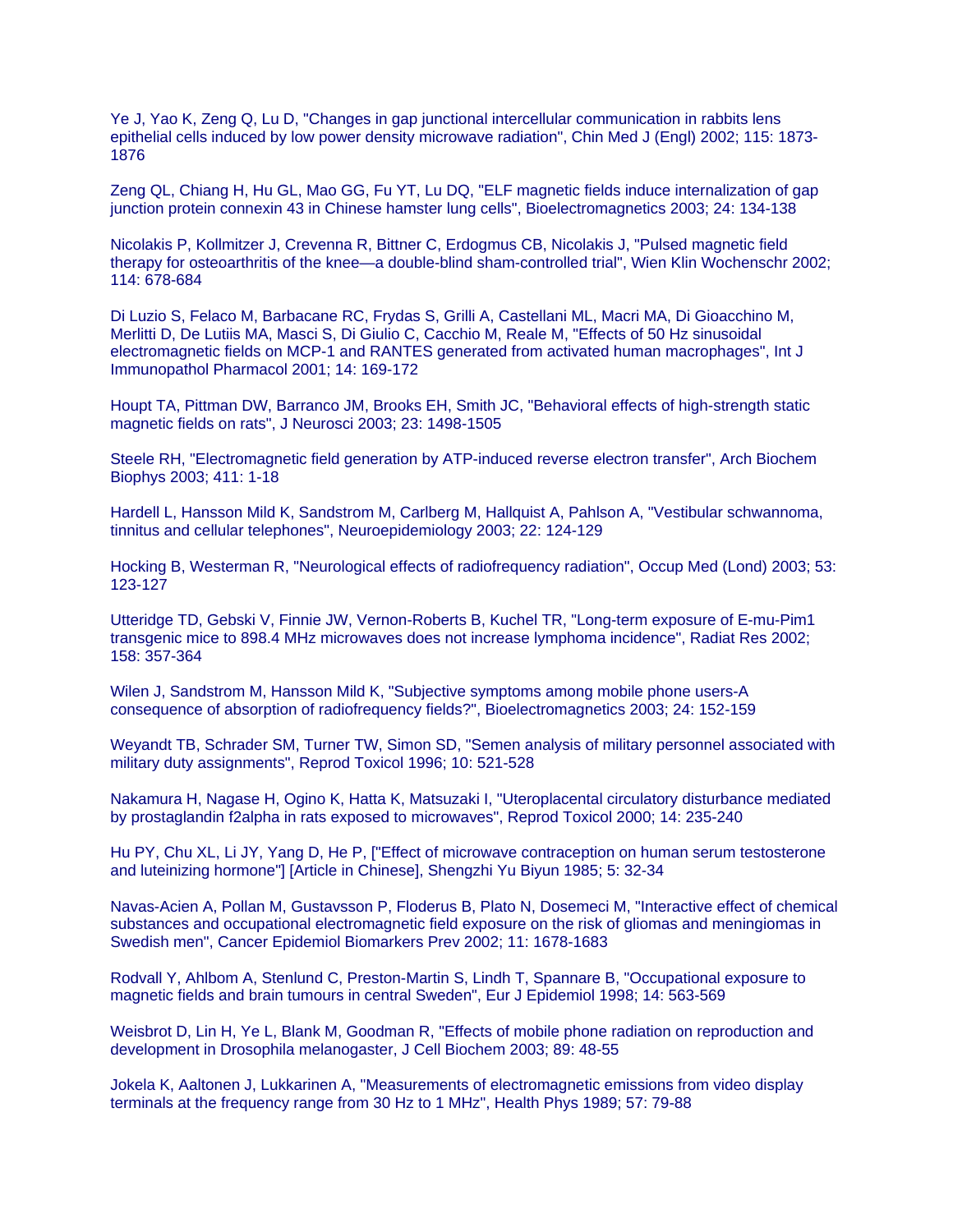Jajte J, Zmyslony M, Rajkowska E, [Article in Polish], Med Pr 2003; 54: 23-28

Woldanska-Okonska M, Czernicki J, [Article in Polish], Med Pr 2003; 54: 29-32

Zhao L, Zhao DM, Wei JH, Wang YQ, Huang ZM, ["Effect of extremely low frequency magnetic field on the focal brain injury in rats"] [Article in Japanese], Space Med Med Eng (Beijing) 2003; 16: 75-76

Fuller M, Wilson CL, Velasco AL, Dunn JR, Zoeger J, "On the confirmation of an effect of magnetic fields on the interictal firing rate of epileptic patients", Brain Res Bull 2003; 60: 43-52

Cao Z, Zhang H, Tao Y, Liu J, ["Effects of microwave radiation on lipid peroxidation and the content of neurotransmitters in mice"] [Article in Chinese], Wei Sheng Yan Jiu 2000; 29: 28-29

Johnson MT, McCullough J, Nindl G, Chamberlain JK, "Autoradiographic evaluation of electromagnetic field effects on serotonin (5HT1A) receptors in rat brain", Biomed Sci Instrum 2003; 39: 466-470

Tynes T, Klaeboe L, Haldorsen T, "Residential and occupational exposure to 50 Hz magnetic fields and malignant melanoma: a population based study", Occup Environ Med 2003; 60: 343-347

Cohly HH, Abraham GE 3rd, Ndebele K, Jenkins JJ, Thompson J, Angel MF, "Effects of static electromagnetic fields on characteristics of MG-63 osteoblasts grown in culture", Biomed Sci Instrum 2003; 39: 454-459

Pate K, Benghuzzi H, Tucci M, Puckett A, Cason Z, "Morphological evaluation of MRC-5 fibroblasts after stimulation with static magnetic field and pulsating electromagnetic field", Biomed Sci Instrum 2003; 39: 460-465

Jiang Y, Ruta V, Chen J, Lee A, MacKinnon R, "The principle of gating charge movement in a voltagedependent K(+) channel", Nature 2003; 423: 42-48

Valic B, Golzio M, Pavlin M, Schatz A, Faurie C, Gabriel B, Teissie J, Rols MP, Miklavcic D, "Effect of electric field induced transmembrane potential on spheroidal cells: theory and experiment", Eur Biophys J 2003; [epub ahead of print]

Cho YH, Chung HW, "The effect of extremely low frequency electromagnetic fields (ELF-EMF) on the frequency of micronuclei and sister chromatid exchange in human lymphocytes induced by benzo(a)pyrene", Toxicol Lett 2003; 143: 37-44

Heikkinen P, Kosma VM, Alhonen L, Huuskonen H, Komulainen H, Kumlin T, Laitinen JT, Lang S, Puranen L, Juutilainen J, "Effects of mobile phone radiation on UV-induced skin tumourigenesis in ornithine decarboxylase transgenic and non-transgenic mice", Int J Radiat Biol 2003; 79: 221-233

Nascimento LF, Botura Jr G, Mota RP, "Glucose consume and growth of E. coli under electromagnetic field", Rev Inst Med Trop Sao Paulo 2003; 45: 65-67

de Pomerai DI, Smith B, Dawe A, North K, Smith T, Archer DB, Duce IR, Jones D, Candido EP, "Microwave radiation can alter protein conformation without bulk heating", FEBS Lett 2003; 543: 93-97

Hutter H-P, Moshammer H, Kundi M, "Mobile telephone base-stations: Effects on health and wellbeing", 2nd International Workshop on Biological Effects of Electromagnetic Fields, Rhodes, Greece, 7-11 October 2002

Navarro EA, Segura J, Gómez-Perretta C, Portolés M, Maestu C, Bardasano JL, "About the effects of microwave exposure from cellular phone base stations: a first approach", 2nd International Workshop on Biological Effects of Electromagnetic Fields, Rhodes, Greece, 7-11 October 2002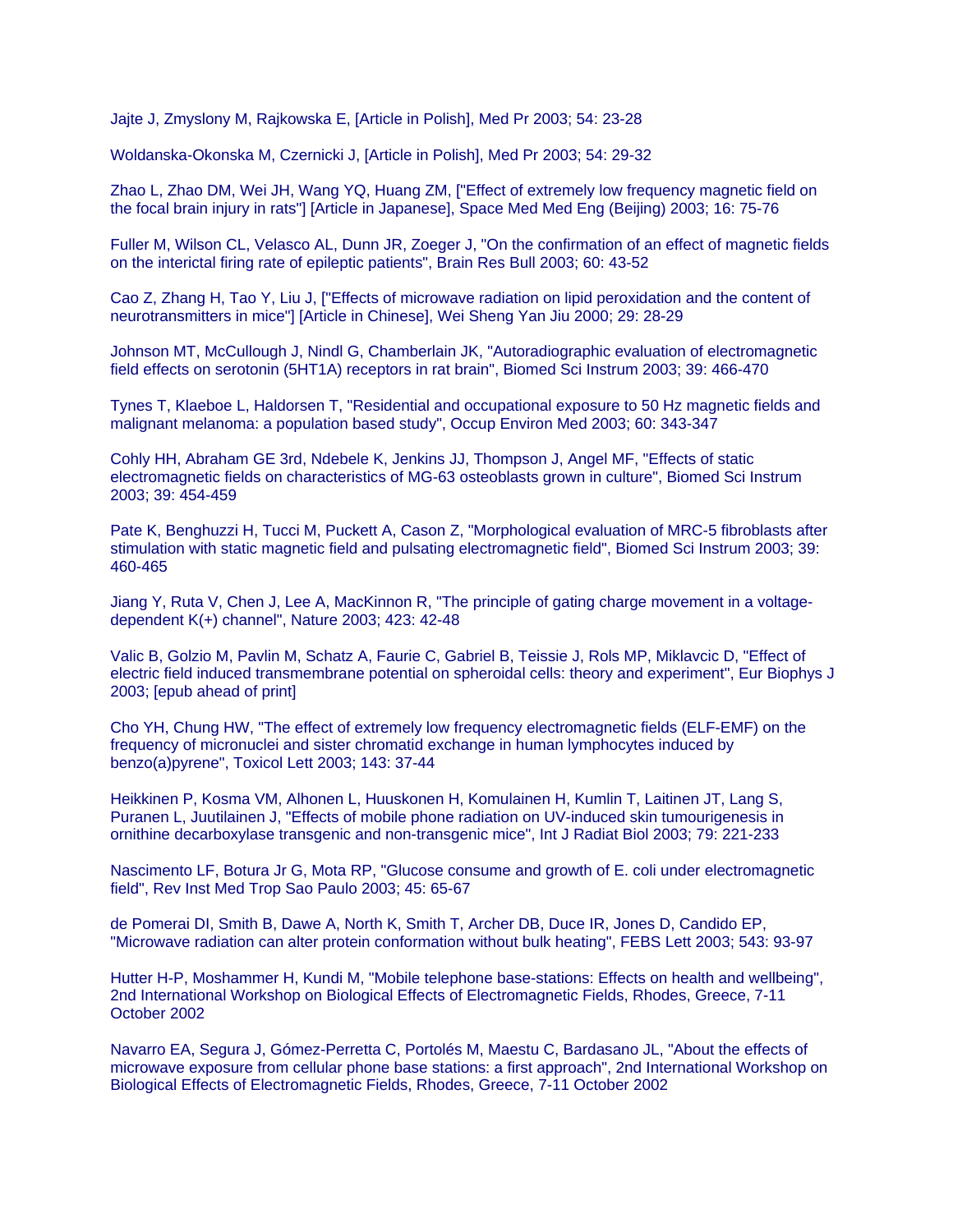Haumann T, Sierck P, "Nonstop pulsed 2.4 GHz radiation inside US homes", 2nd International Workshop on Biological Effects of Electromagnetic Fields, Rhodes, Greece, 7-11 October 2002

Röösli M, Moser M, Meier M, Braun-Fahrländer C, "Health symptoms associated with electromagnetic radiation - a questionnaire survey", 2nd International Workshop on Biological Effects of Electromagnetic Fields, Rhodes, Greece, 7-11 October 2002

Nakamura H, Matsuzaki I, Hatta K, Nobukuni Y, Kambayashi Y, Ogino K, "Nonthermal effects of mobilephone frequency microwaves on uteroplacental functions in pregnant rats", Reprod Toxicol 2003; 17: 321- 326

Kimata H, "Enhancement of allergic skin wheal responses in patients with atopic eczema/dermatitis syndrome by playing video games or by a frequently ringing mobile phone", Eur J Clin Invest 2003; 33: 513-517

Belokrinitskii VS, Tomashevskaia LA, Konobeeva GI, ["Ultracytochemical changes in the brain and liver in exposure to low-intensity nonionizing microwave radiation"] [Article in Russian], Biull Eksp Biol Med 1982; 93: 112-116

Suvorov NB, Medvedeva MV, Vasilevskii NN, ["Neuroeffects of prolonged exposure to microwaves: systemic, neuronal and electron microscope study"] [Article in Russian], Radiobiologiia 1987; 27: 674-679

Suvorov NB, Medvedeva MV, Vasilevskii NN, Ur'iash VV, Aleksandrova ZhG, ["Cumulated biological effects of microwaves and their reflection in behavior, work capacity, growth of body mass and state of brain neurons"] [Article in Russian], Radiobiologiia 1989; 29: 660-666

Jensh RP, Vogel WH, Brent RL, "An evaluation of the teratogenic potential of protracted exposure of pregnant rats to 2450-MHz microwave radiation. II. Postnatal psychophysiologic analysis", J Toxicol Environ Health 1983; 11: 37-59

Oscar KJ, Hawkins TD, "Microwave alteration of the blood-brain barrier system of rats", Brain Res 1977; 126: 281-293

Moneda AP, Ioannidou MP, Chrissoulidis DP, "Radio-wave exposure of the human head: analytical study based on a versatile eccentric spheres model including a brain core and a pair of eyeballs", IEEE Trans Biomed Eng 2003; 50: 667-676

Marino AA, Nilsen E, Frilot C, "Nonlinear changes in brain electrical activity due to cell phone radiation", Bioelectromagnetics 2003; 24: 339-346

Roosli M, Rapp R, Braun-Fahrlander C, ["Radio and microwave frequency radiation and health - an analysis of the literature] [Article in German], Gesundheitswesen 2003; 65: 378-392

Seishima M, Oyama Z, Oda M, "Cellular phone dermatitis with chromate allergy", Dermatology 2003; 207: 48-50

Monfrecola G, Moffa G, Procaccini EM, "Non-ionizing electromagnetic radiations, emitted by a cellular phone, modify cutaneous blood flow", Dermatology 2003; 207: 10-14

Feychting M, Jonsson F, Pedersen NL, Ahlbom A, "Occupational magnetic field exposure and neurodegenerative disease", Epidemiology 2003; 14: 413-419

Beraldi R, Sciamanna I, Mangiacasale R, Lorenzini R, Spadafora C, "Mouse early embryos obtained by natural breeding or in vitro fertilization display a differential sensitivity to extremely low-frequency electromagnetic fields", Mutat Res 2003; 538: 163-170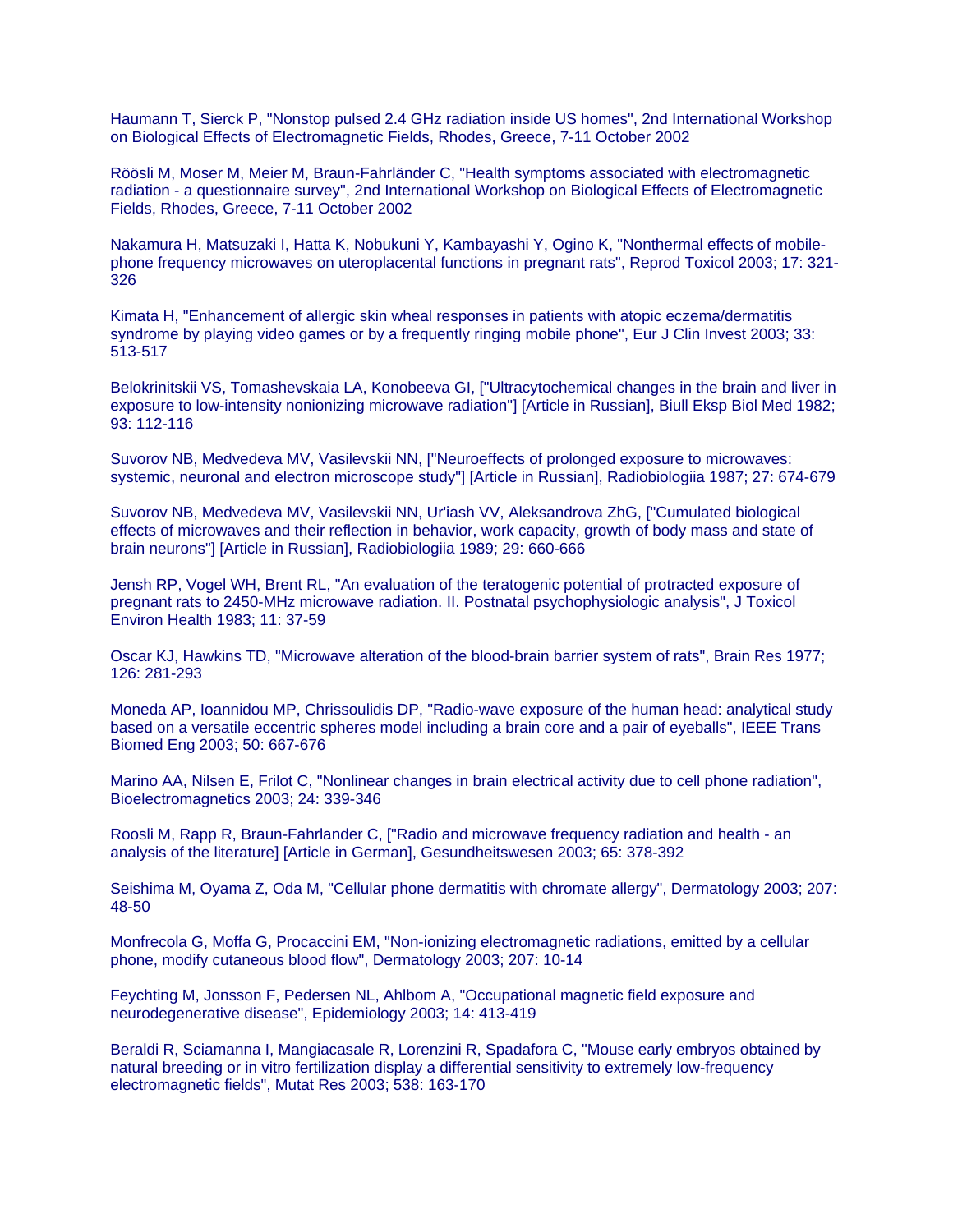Volpe P, "Interactions of zero-frequency and oscillating magnetic fields with biostructures and biosystems", Photochem Photobiol Sci 2003; 2: 637-648

Kramarenko AV, Tan U, "Effects of high-frequency electromagnetic fields on human EEG: A brain mapping study", Int J Neurosci 2003; 113: 1007-1019

Kato M, Honma K, Shigemitsu T, Shiga Y, "Circularly polarized 50-Hz magnetic field exposure reduces pineal gland and blood melatonin concentrations of Long-Evans rats", Neurosci Lett 1994; 166: 59-62

Rajkovic V, Matavulj M, Gledic D, Lazetic B, "Evaluation of rat thyroid gland morphophysiological status after three months exposure to 50 Hz electromagnetic field", Tissue Cell 2003; 35: 223-231

Ivancsits S, Diem E, Jahn O, Rudiger HW, "Intermittent extremely low frequency electromagnetic fields cause DNA damage in a dose-dependent way", Int Arch Occup Environ Health 2003 Jun 12

Lee TM, Lam PK, Yee LT, Chan CC, "The effect of the duration of exposure to the electromagnetic field emitted by mobile phones on human attention", Neuroreport 2003; 14: 1361-1364

Santini MT, Rainaldi G, Ferrante A, Indovina PL, Vecchia P, Donelli G, "Effects of a 50 Hz sinusoidal magnetic field on cell adhesion molecule expression in two human osteosarcoma cell lines (MG-63 and Saos-2)", Bioelectromagnetics 2003; 24: 327-338

Beruto DT, Botter R, Perfumo F, Scaglione S, "Interfacial effect of extremely low frequency electromagnetic fields (EM-ELF) on the vaporization step of carbon dioxide from aqueous solutions of body simulated fluid (SBF)", Bioelectromagnetics 2003; 24: 251-261

Kramarenko AV, Tan U, " Effects of high-frequency electromagnetic fields on human EEG: A brain mapping study", Int J Neurosci 2003; 113: 1007-1019

Leitgeb N, Schröttner J, "Electrosensibility and electromagnetic hypersensitivity", Bioelectromagnetics 2003; 24: 387-394

Leitgeb N, Schroettner J, "Electric current perception study challenges electric safety limits", J Med Eng Technol 2002; 26: 168-172

Roelandts R, "Cellular phones and the skin", Dermatology 2003; 207: 3-5

Haider T, Knasmueller S, Kundi M, Haider M, "Clastogenic effects of radiofrequency radiations on chromosomes of Tradescantia", Mutat Res 1994; 324: 65-68

Hansson Mild K, Hardell L, Kundi M, Mattsson MO, "Mobile telephones and cancer: Is there really no evidence of an association?", Int J Mol Med 2003; 12: 67-72

Santini R, Santini P, Danze JM, Le Ruz P, Seigne M, "Symptoms experienced by people in vicinity of base stations: II/ Incidences of age, duration of exposure, location of subjects in relation to the antennas and other electromagnetic factors" [Article in French], Pathol Biol (Paris) 2003; 51: 412-415

Anane R, Dulou PE, Taxile M, Geffard M, Crespeau FL, Veyret B, "Effects of GSM-900 microwaves on DMBA-induced mammary gland tumors in female Sprague-Dawley rats", Radiat Res 2003; 160: 492-497

Deadman JE, Armstrong BG, McBride ML, Gallagher R, Theriault G, "Exposures of children in Canada to 60-Hz magnetic and electric fields", Scand J Work Environ Health 1999; 25: 368-375

Kheifets LI, Gilbert ES, Sussman SS, Guenel P, Sahl JD, Savitz DA, Theriault G, "Comparative analyses of the studies of magnetic fields and cancer in electric utility workers: studies from France, Canada, and the United States", Occup Environ Med 1999; 56: 567-574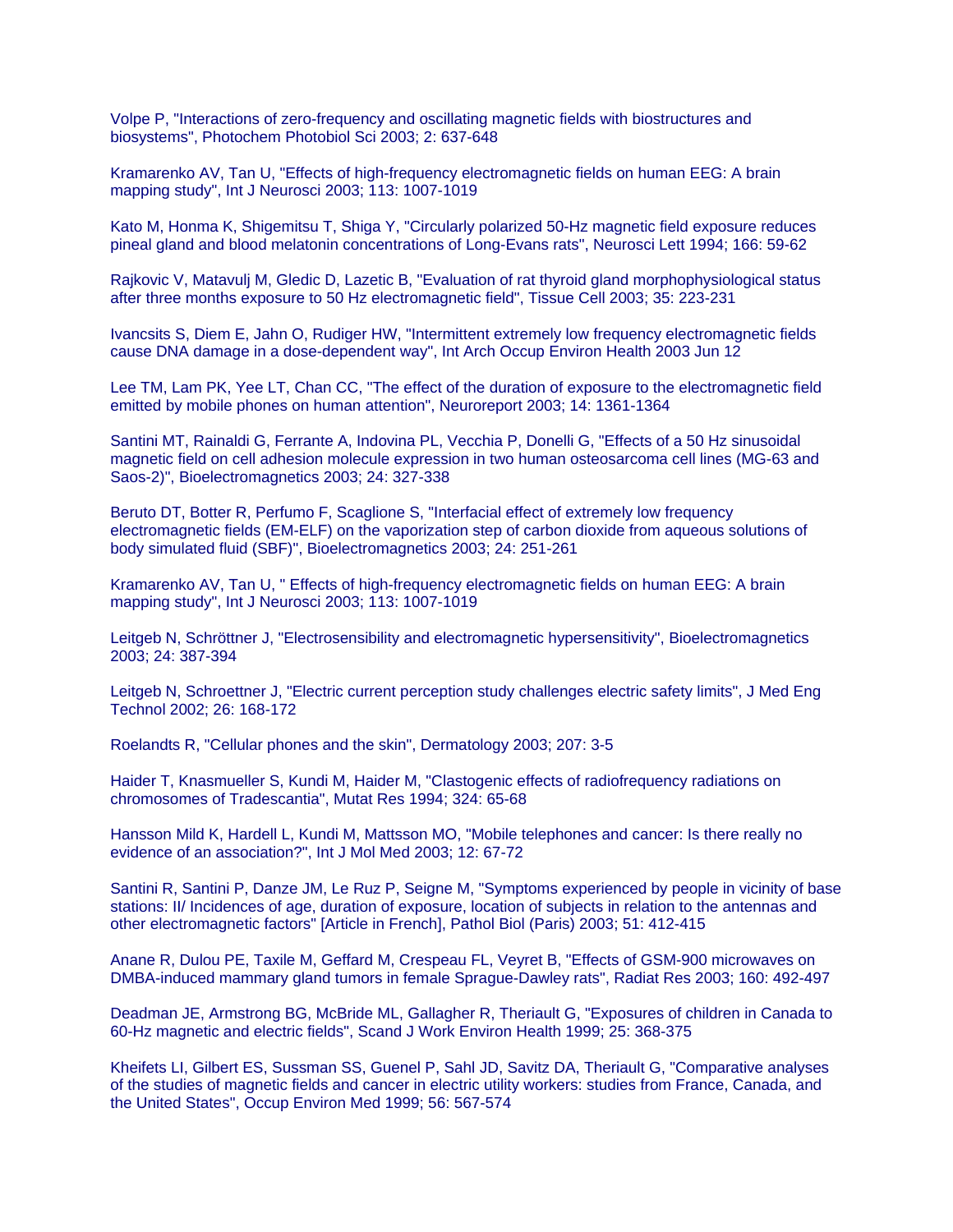McBride ML, Gallagher RP, Theriault G, Armstrong BG, Tamaro S, Spinelli JJ, Deadman JE, Fincham S, Robson D, Choi W, "Power-frequency electric and magnetic fields and risk of childhood leukemia in Canada", Am J Epidemiol 1999; 149: 831-842 [Erratum in: Am J Epidemiol 1999; 150: 223]

Deadman JE, Church G, Bradley C, Armstrong BG, Theriault G, "Task-based estimation of past exposures to 60-hertz magnetic and electric fields at an electrical utility", Scand J Work Environ Health 1997; 23: 440-449

Theriault G, Li CY, "Risks of leukaemia among residents close to high voltage transmission electric lines", Occup Environ Med 1997; 54: 625-628

Li CY, Theriault G, Lin RS, "A validity analysis of residential magnetic fields estimated from high-voltage transmission lines", J Expo Anal Environ Epidemiol 1997; 7: 493-504

Savitz DA, Dufort V, Armstrong B, Theriault G, "Lung cancer in relation to employment in the electrical utility industry and exposure to magnetic fields", Occup Environ Med 1997; 54: 396-402

Li CY, Theriault G, Lin RS, "Residential exposure to 60-Hertz magnetic fields and adult cancers in Taiwan", Epidemiology 1997; 8: 25-30

Deadman JE, Armstrong BG, Theriault G, "Exposure to 60-Hz magnetic and electric fields at a Canadian electric utility", Scand J Work Environ Health 1996; 22: 415-424

Li CY, Theriault G, Lin RS, "Epidemiological appraisal of studies of residential exposure to power frequency magnetic fields and adult cancers", Occup Environ Med 1996; 53: 505-510

Baris D, Armstrong BG, Deadman J, Theriault G, "A mortality study of electrical utility workers in Quebec", Occup Environ Med 1996; 53: 25-31

Baris D, Armstrong BG, Deadman J, Theriault G, "A case cohort study of suicide in relation to exposure to electric and magnetic fields among electrical utility workers", Occup Environ Med 1996; 53: 17-24

Armstrong B, Theriault G, Guenel P, Deadman J, Goldberg M, Heroux P, "Association between exposure to pulsed electromagnetic fields and cancer in electric utility workers in Quebec, Canada, and France", Am J Epidemiol 1994; 140: 805-820

Theriault R, Theriault G, Simoneau JA, "Human skeletal muscle adaptation in response to chronic low-frequency electrical stimulation", J Appl Physiol 1994; 77: 1885-1889

Theriault G, Goldberg M, Miller AB, Armstrong B, Guenel P, Deadman J, Imbernon E, To T, Chevalier A, Cyr D, et al, "Cancer risks associated with occupational exposure to magnetic fields among electric utility workers in Ontario and Quebec, Canada, and France: 1970-1989", Am J Epidemiol 1994; 139: 550-572 [Erratum in: Am J Epidemiol 1994; 139: 1053]

DeGuire L, Cyr D, Theriault G, Provencher S, Iturra H, Case BW, "Malignant melanoma of the skin among workers in a telecommunications industry: mortality study 1976-83", Br J Ind Med 1992; 49: 728-731

Theriault G, "Electromagnetic fields and cancer risks", Rev Epidemiol Sante Publique 1992; 40 Suppl 1: S55-S62

Armstrong BG, Deadman JE, Theriault G, "Comparison of indices of ambient exposure to 60-hertz electric and magnetic fields", Bioelectromagnetics 1990; 11: 337-347

Theriault G, "Cancer risks due to exposure to electromagnetic fields", Recent Results Cancer Res 1990; 120: 166-180.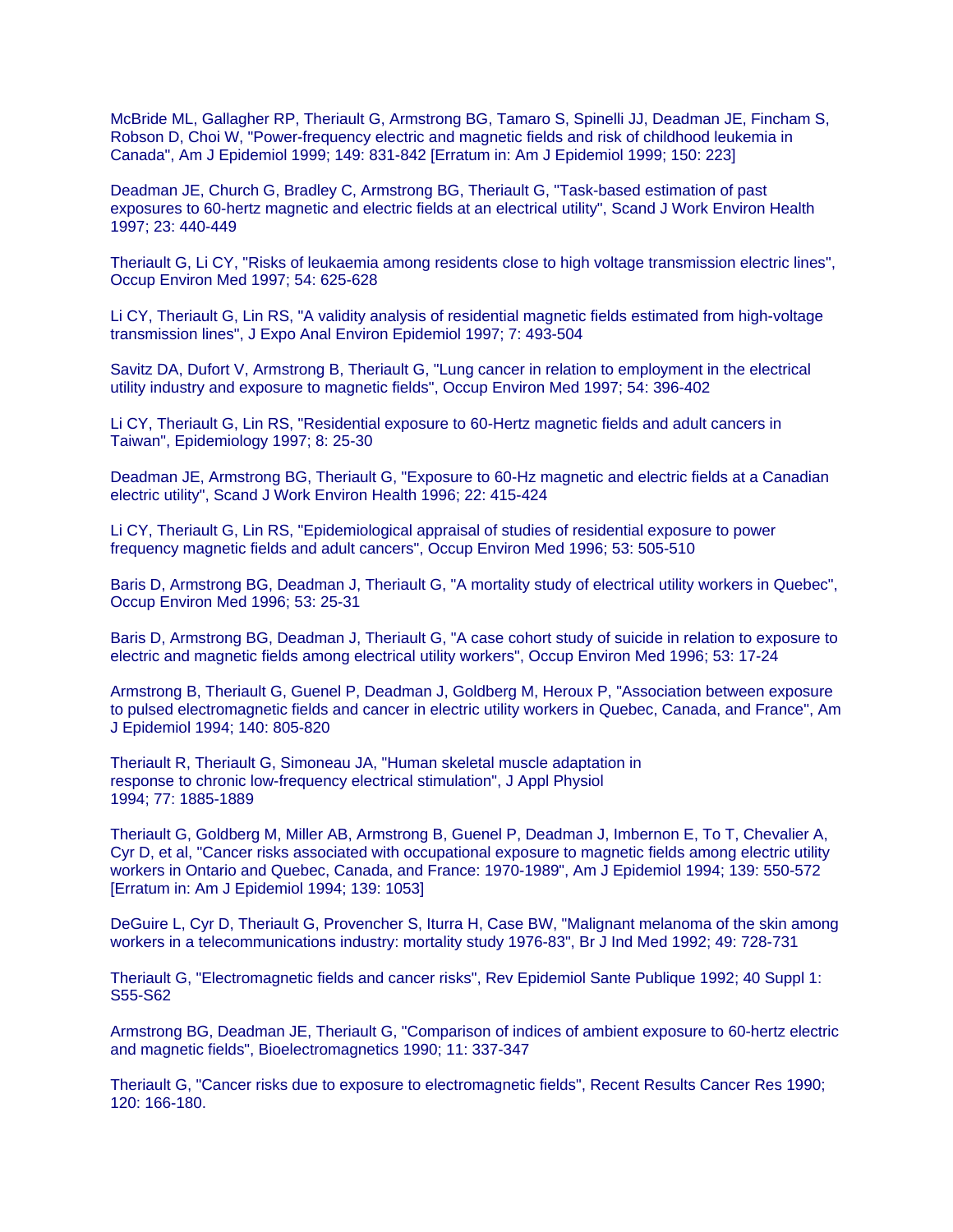De Guire L, Theriault G, Iturra H, Provencher S, Cyr D, Case BW, "Increased incidence of malignant melanoma of the skin in workers in a telecommunications industry", Br J Ind Med 1988; 45: 824-828

Deadman JE, Camus M, Armstrong BG, Heroux P, Cyr D, Plante M, Theriault G, "Occupational and residential 60-Hz electromagnetic fields and high-frequency electric transients: exposure assessment using a new dosimeter", Am Ind Hyg Assoc J 1988; 49: 409-419 [Erratum in: Am Ind Hyg Assoc J 1996; 57: 580-583]

Hakansson N, Gustavsson P, Sastre A, Floderus B, "Occupational exposure to extremely low frequency magnetic fields and mortality from cardiovascular disease", Am J Epidemiol 2003; 158: 534-542

Lewy H, Massot O, Touitou Y, "Magnetic field (50 Hz) increases N-acetyltransferase, hydroxy-indole-Omethyltransferase activity and melatonin release through an indirect pathway", Int J Radiat Biol 2003; 79: 431-435

Gadhia PK, Shah T, Mistry A, Pithawala M, Tamakuwala D, "A preliminary study to assess possible chromosomal damage among users of digital mobile phones", Electromagn Biol Med 2003; 22: 149-159

Charles LE, Loomis D, Shy CM, Newman B, Millikan R, Nylander-French LA, Couper D, "Electromagnetic fields, polychlorinated biphenyls, and prostate cancer mortality in electric utility workers", Am J Epidemiol 2003; 157: 683-691

Harmanci H, Emre M, Gurvit H, Bilgic B, Hanagasi H, Gurol E, Sahin H, Tinaz S, "Risk factors for Alzheimer disease: a population-based case-control study in Istanbul, Turkey", Alzheimer Dis Assoc Disord 2003; 17: 139-145

Vangelova K, Israel M, Mihaylov S, "The effect of low level radiofrequency electromagnetic radiation on the excretion rates of stress hormones in operators during 24-hour shifts", Cent Eur J Public Health. 2002; 10: 24-28

Hone P, Edwards A, Halls J, Cox R, Lloyd D, "Possible associations between ELF electromagnetic fields, DNA damage response processes and childhood leukaemia", Br J Cancer 2003; 88: 1939-1941

de Pomerai DI, Smith B, Dawe A, North K, Smith T, Archer DB, Duce IR, Jones D, Candido EP, "Microwave radiation can alter protein conformation without bulk heating", FEBS Lett 2003; 543: 93-97

Zwamborn APM, Vossen SHJA, van Leersum BJAM, Ouwens MA, Mäkel WN, "Effects of global communication system radio-frequency fields on well being and cognitive functions of human subjects with and without subjective complaints", TNO-report FEL-03-C148 2003; 148: 1-89 [http://www.ez.nl/beleid/home\_ond/gsm/docs/TNO-FEL\_REPORT\_03148\_Definitief.pdf]

Gagnon ZE, Newkirk C, Conetta JA, Sama MA, Sisselman S, "Teratogenic effect of broad-band electromagnetic field on neonatal mice (Mus musculus)", J Environ Sci Health Part A Tox Hazard Subst Environ Eng 2003; 38: 2465-2481

Verma M, Dutta SK, "Microwave induced alteration in the neuron specific enolase gene expression", Cancer Biochem Biophys 1993; 13: 239-244

Dutta SK, Subramoniam A, Ghosh B, Parshad R, "Microwave radiation-induced calcium ion efflux from human neuroblastoma cells in culture", Bioelectromagnetics 1984; 5: 71-78

Fesenko EE, Makar VR, Novoselova EG, Sadovnikov VB, "Microwaves and cellular immunity. I. Effect of whole body microwave irradiation on tumor necrosis factor production in mouse cells", Bioelectrochem Bioenerg 1999; 49: 29-35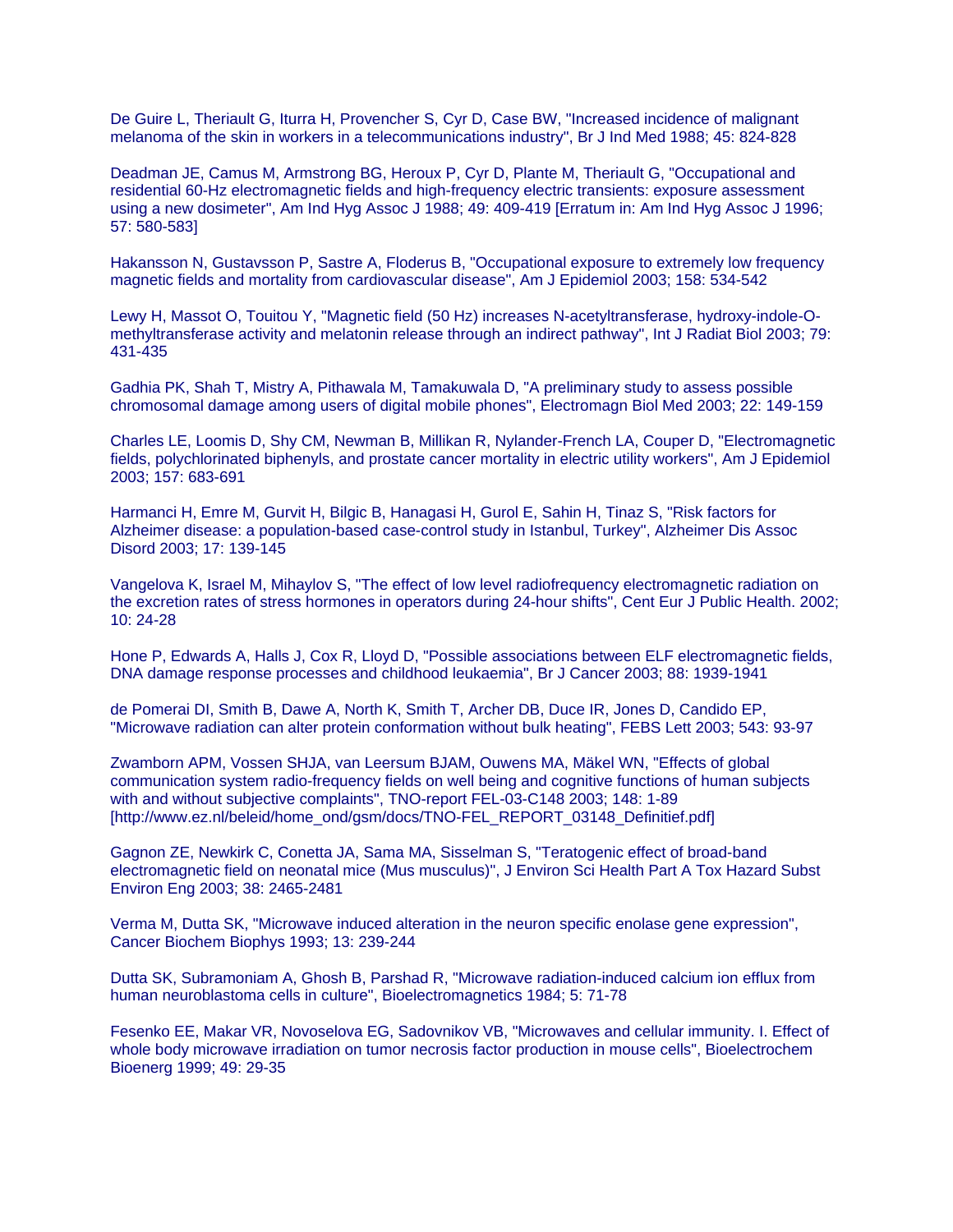Geletyuk VI, Kazachenko VN, Chemeris NK, Fesenko EE, "Dual effects of microwaves on single Ca(2+) activated K+ channels in cultured kidney cells Vero", FEBS Lett 1995; 359: 85-88

Ray S, Behari J, "Physiological changes in rats after exposure to low levels of microwaves", Radiat Res 1990; 123: 199-202

Singh N, Rudra N, Bansal P, Mathur R, Behari J, Nayar U, "Poly ADP ribosylation as a possible mechanism of microwave--biointeraction", Indian J Physiol Pharmacol 1994; 38: 181-184

Popov VI, Rogachevskii VV, Gapeev AB, Khramov RN, Fesenko EE, ["Degranulation of skin mast cells caused by high frequency electromagnetic irradiation of low intensity"] [Article in Russian], Biofizika 2001; 46: 1096-1102

Mileva K, Georgieva B, Radicheva N, "About the biological effects of high and extremely high frequency electromagnetic fields", Acta Physiol Pharmacol Bulg 2003; 27: 89-100

Baureus Koch CL, Sommarin M, Persson BR, Salford LG, Eberhardt J, "Interaction between weak low frequency magnetic fields and cell membranes", Bioelectromagnetics 2003; 24: 395-402

Kimata H, "Enhancement of allergic skin wheal responses in patients with atopic eczema/dermatitis syndrome by playing video games or by a frequently ringing mobile phone", Eur J Clin Invest 2003; 33: 513-517

Kimata H, "Enhancement of allergic skin wheal responses and in vitro allergen-specific IgE production by computer-induced stress in patients with atopic dermatitis", Brain Behav Immun 2003; 17: 134-138

Ali FM, Mohamed WS, Mohamed MR, "Effect of 50 Hz, 0.2 mT magnetic fields on RBC properties and heart functions of albino rats", Bioelectromagnetics 2003; 24: 535-545

Balode Z, "Assessment of radio-frequency electromagnetic radiation by the micronucleus test in bovine peripheral erythrocytes", Sci Total Environ 1996; 180: 81-85

Boscol P, Di Sciascio MB, D'Ostilio S, Del Signore A, Reale M, Conti P, Bavazzano P, Paganelli R, Di Gioacchino M, "Effects of electromagnetic fields produced by radiotelevision broadcasting stations on the immune system of women", Sci Total Environ 2001; 273: 1-10

Dutta SK, Verma M, Blackman CF, "Frequency-dependent alterations in enolase activity in Escherichia coli caused by exposure to electric and magnetic fields", Bioelectromagnetics 1994; 15: 377-383

Michelozzi P, Capon A, Kirchmayer U, Forastiere F, Biggeri A, Barca A, Perucci CA, "Adult and childhood leukemia near a high-power radio station in Rome, Italy", Am J Epidemiol 2002; 155: 1096-1103

Somosy Z, Thuroczy G, Koteles GJ, Kovacs J, "Effects of modulated microwave and X-ray irradiation on the activity and distribution of Ca(2+)-ATPase in small intestine epithelial cells", Scanning Microsc 1994; 8: 613-619

Somosy Z, Thuroczy G, Kovacs J, "Effects of modulated and continuous microwave irradiation on pyroantimonate precipitable calcium content in junctional complex of mouse small intestine", Scanning Microsc 1993; 7: 1255-1261

Isa AR, Noor M, " Non-ionizing radiation exposure causing ill-health and alopecia areata", Med J Malaysia 1991; 46: 235-238

Freude G, Ullsperger P, Eggert S, Ruppe I, "Microwaves emitted by cellular telephones affect human slow brain potentials", Eur J Appl Physiol. 2000; 81: 18-27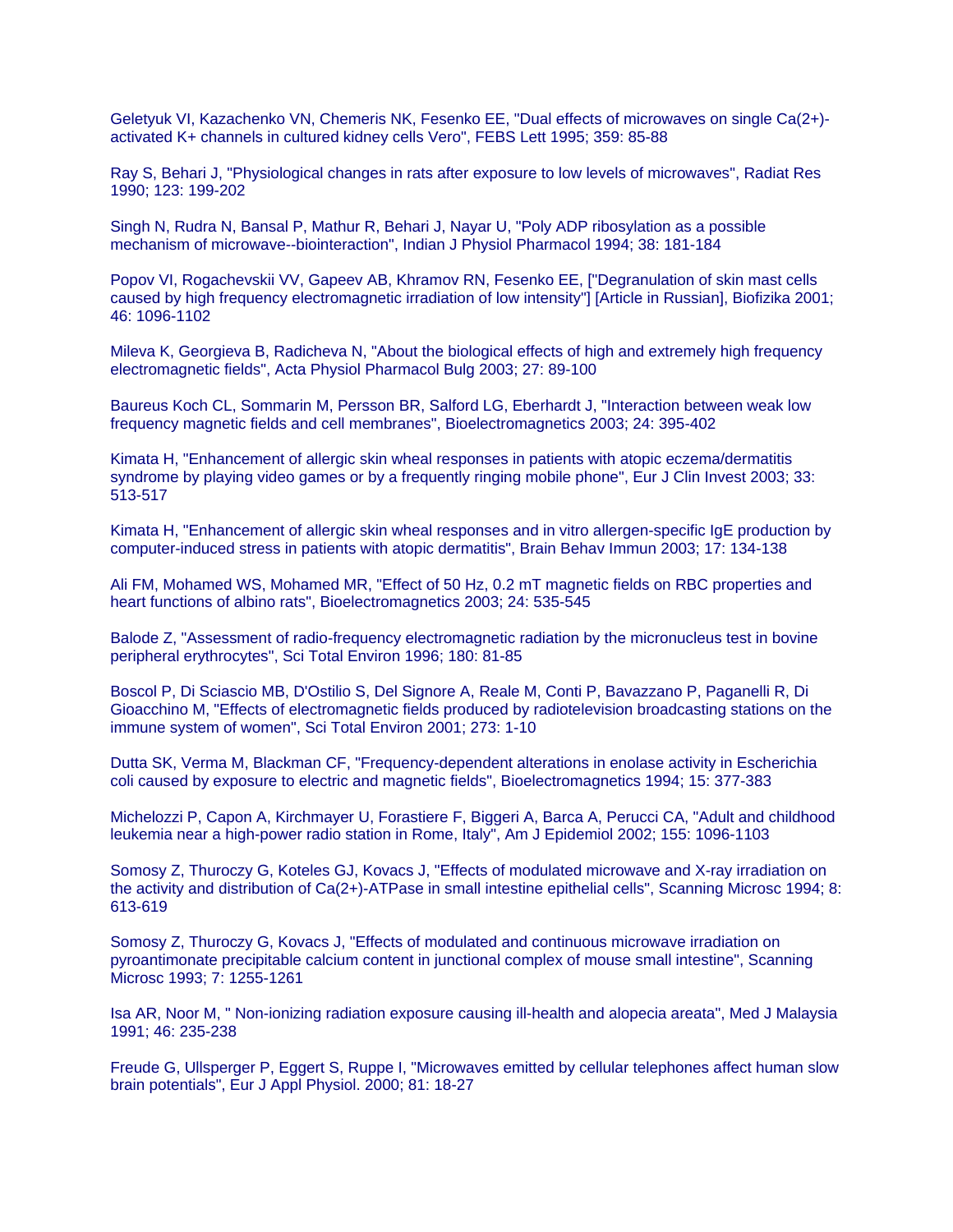Weyandt TB, Schrader SM, Turner TW, Simon SD, "Semen analysis of military personnel associated with military duty assignments", Reprod Toxicol 1996; 10: 521-528

Neshev NN, Kirilova EI, "Environmental-health aspects of pulse-modulated microwaves", Rev Environ Health 1996; 11: 85-88

Oftedal G, Wilen J, Sandstrom M, Mild KH, "Symptoms experienced in connection with mobile phone use", Occup Med (Lond) 2000; 50: 237-245

Bortkiewicz A, ["A study on the biological effects of exposure mobile-phone frequency EMF"] [Article in Polish], Med Pr 2001; 52: 101-106

Hakansson N, Gustavsson P, Johansen C, Floderus B, "Neurodegenerative diseases in welders and other workers exposed to high levels of magnetic fields", Epidemiology 2003; 14: 420-426

Marinelli F, La Sala D, Cicciotti G, Cattini L, Trimarchi C, Putti S, Zamparelli A, Giuliani L, Tomassetti G, Cinti C, "Exposure to 900 MHz electromagnetic field induces an unbalance between pro-apoptotic and pro-survival signals in T-lymphoblastoid leukemia CCRF-CEM cells", J Cell Physiol 2004; 198: 324-332

Gobba F, [Article in Italian], G Ital Med Lav Ergon 2003; 25: 371-372

Nie K, Henderson A, "MAP kinase activation in cells exposed to a 60 Hz electromagnetic field", J Cell Biochem 2003; 90: 1197-1206

Korneva HA, Grigoriev VA, Isaeva EN, Kaloshina SM, Barnes FS, "Effects of low-level 50 Hz magnetic fields on the level of host defense and on spleen colony formation", Bioelectromagnetics 1999; 20: 57-63

Grigoriev IuG, ["Delayed biological effect of electromagnetic fields action"] [Article in Russian], Radiats Biol Radioecol 2000; 40: 217-225

De Roos AJ, Teschke K, Savitz DA, Poole C, Grufferman S, Pollock BH, Olshan AF, "Parental occupational exposures to electromagnetic fields and radiation and the incidence of neuroblastoma in offspring", Epidemiology 2001; 12: 508-517

Olshan AF, De Roos AJ, Teschke K, Neglia JP, Stram DO, Pollock BH, Castleberry RP, "Neuroblastoma and parental occupation", Cancer Causes Control 1999; 10: 539-549

Lalic H, Lekic A, Radosevic-Stasic B, "Comparison of chromosome aberrations in peripheral blood lymphocytes from people occupationally exposed to ionizing and radiofrequency radiation", Acta Med Okayama 2001; 55: 117-127

Semin IuA, Zhavoronkov LP, Voron'ko IaV, Shvartsburg LK, Rozhkova OM, ["The efficiency and direction of thymus changes after whole-body exposure of mice to the weak electromagnetic field are determined by the initial status of the thymus"] [Article in Russian], Radiats Biol Radioecol 2003; 43: 524-527

Grigor'ev IuG, ["Biological effects of mobile phone electromagnetic field on chick embryo (risk assessment using the mortality rate)"] [Article in Russian], Radiats Biol Radioecol 2003; 43: 541-543

Wilen J, Hornsten R, Sandstrom M, Bjerle P, Wiklund U, Stensson O, Lyskov E, Mild KH, "Electromagnetic field exposure and health among RF plastic sealer operators", Bioelectromagnetics 2004; 25: 5-15

Krause CM, Haarala C, Sillanmaki L, Koivisto M, Alanko K, Revonsuo A, Laine M, Hamalainen H, "Effects of electromagnetic field emitted by cellular phones on the EEG during an auditory memory task: A double blind replication study", Bioelectromagnetics 2004; 25: 33-40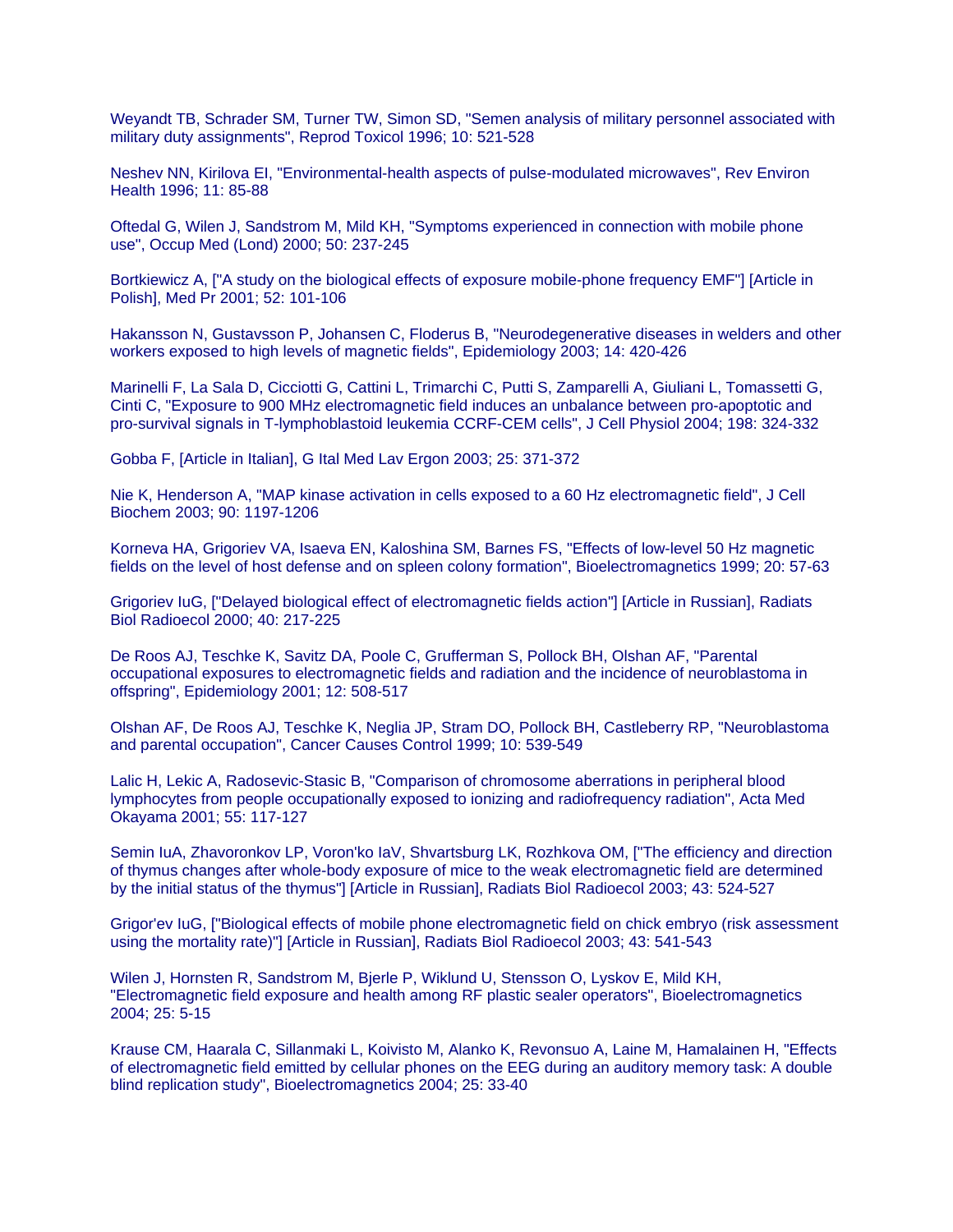Shupak NM, Hensel JM, Cross-Mellor SK, Kavaliers M, Prato FS, Thomas AW, "Analgesic and behavioral effects of a 100 microT specific pulsed extremely low frequency magnetic field on control and morphine treated CF-1 mice", Neurosci Lett 2004; 354: 30-33

Czyz J, Nikolova T, Schuderer J, Kuster N, Wobus AM, "Non-thermal effects of power-line magnetic fields (50Hz) on gene expression levels of pluripotent embryonic stem cells-the role of tumour suppressor p53", Mutat Res 2004; 557: 63-74

Wang KJ, Yao K, Lu DQ, Jiang H, Tan J, Xu W, ["Effect of low-intensity microwave radiation on proliferation of cultured epithelial cells of rabbit lens"] [Article in Chinese], Zhonghua Lao Dong Wei Sheng Zhi Ye Bing Za Zhi 2003; 21: 346-349

Ilhan A, Gurel A, Armutcu F, Kamisli S, Iraz M, Akyol O, Ozen S, "Ginkgo biloba prevents mobile phoneinduced oxidative stress in rat brain", Clin Chim Acta 2004; 340: 153-162

Leszczynski D, Nylund R, Joenvaara S, Reivinen J, "Applicability of discovery science approach to determine biological effects of mobile phone radiation", Proteomics 2004; 4: 426-431

Liu Y, Yu YM, Weng EQ, ["Effects of extremely low frequency electromagnetic fields on the level of c-fos mRNA in brain and liver of mouse"] [Article in Chinese], Zhonghua Lao Dong Wei Sheng Zhi Ye Bing Za Zhi 2003; 21: 335-338

Wang JH, Cain SD, Lohmann KJ, "Identifiable neurons inhibited by Earth-strength magnetic stimuli in the mollusc Tritonia diomedea", J Exp Biol 2004; 207: 1043-1049

Ichinose TY, Burch JB, Noonan CW, Yost MG, Keefe TJ, Bachand A, Mandeville R, Reif JS, "Immune markers and ornithine decarboxylase activity among electric utility workers", J Occup Environ Med 2004; 46: 104-112

Hamblin DL, Wood AW, Croft RJ, Stough C, "Examining the effects of electromagnetic fields emitted by GSM mobile phones on human event-related potentials and performance during an auditory task", Clin Neurophysiol 2004; 115: 171-178

Stevens P, "Effects of 5 s exposures to a 50 microT, 20 Hz magnetic field on skin conductance and ratings of affect and arousal", Bioelectromagnetics 2001; 22: 219-223

Anttila K, "Mycotoxins, fungus and 'electrohypersensitivity'", Med Hypotheses 2000; 55: 208-214

Papi F, Ghione S, Rosa C, Del Seppia C, Luschi P, "Exposure to oscillating magnetic fields influences sensitivity to electrical stimuli. II. Experiments on humans", Bioelectromagnetics 1995; 16: 295-300

Hardell L, Hansson Mild K, Johansson B, "Cellular and cordless telephones and basal cell carcinoma: A case report", Arch Environ Health 2003; 58: 380-382

D'Costa H, Trueman G, Tang L, Abdel-Rahman U, Abdel-Rahman W, Ong K, Cosic I, "Human brain wave activity during exposure to radiofrequency field emissions from mobile phones", Australas Phys Eng Sci Med 2003; 26: 162-167

Jokela K, Puranen L, Sihvonen AP, "Assessment of the magnetic field exposure due to the battery current of digital mobile phones", Health Phys 2004; 86: 56-66

Roosli M, Moser M, Baldinini Y, Meier M, Braun-Fahrlander C, "Symptoms of ill health ascribed to electromagnetic field exposure--a questionnaire survey", Int J Hyg Environ Health 2004; 207: 141-150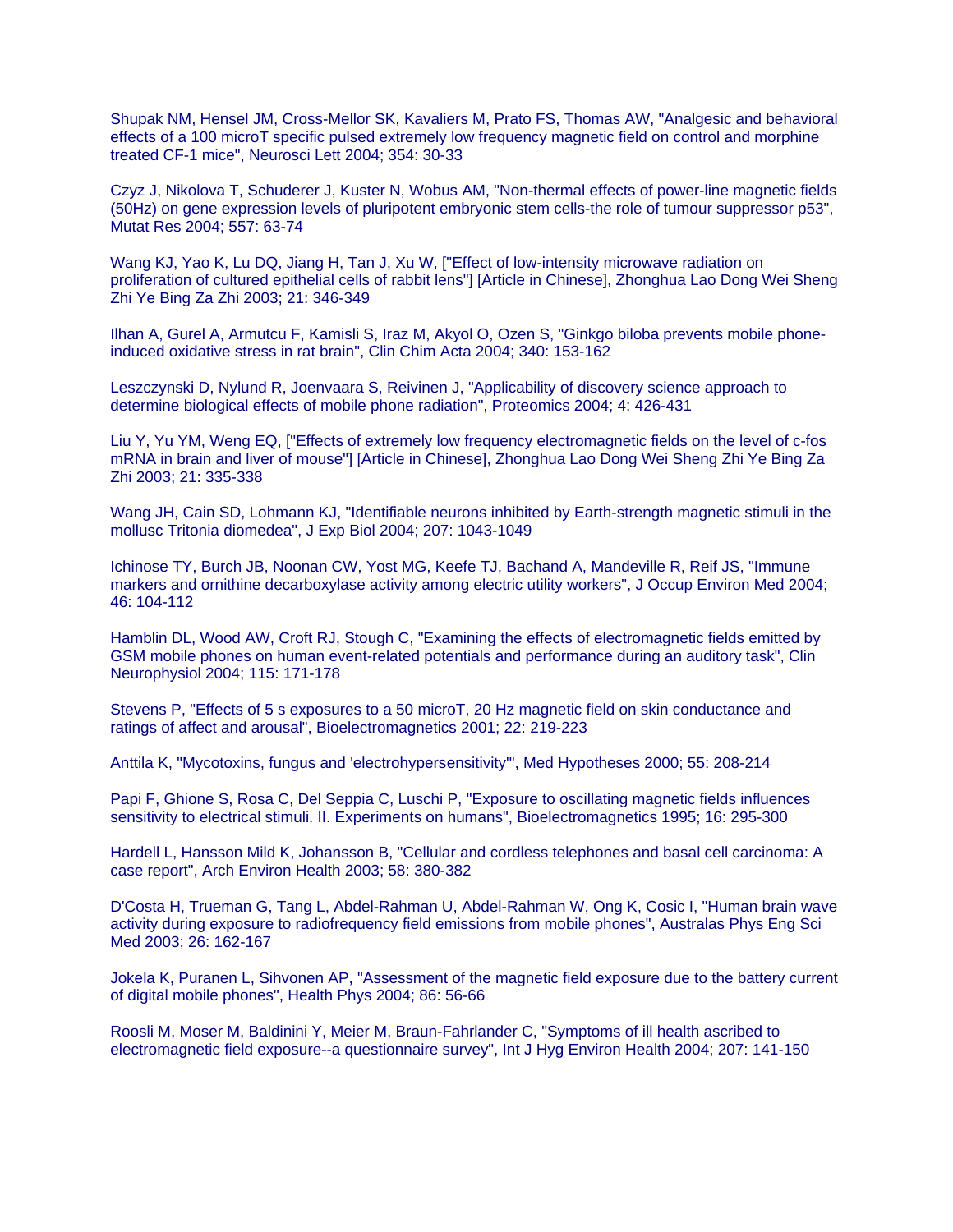Sobel E, Davanipour Z, Sulkava R, Erkinjuntti T, Wikstrom J, Henderson VW, Buckwalter G, Bowman JD, Lee PJ, "Occupations with exposure to electromagnetic fields: a possible risk factor for Alzheimer's disease", Am J Epidemiol 1995; 142: 515-524

Harremoës P, Gee D, MacGarvin M, Stirling A, Keys J, Wynne B, Guedes Vaz S (editors), "Late lessons from early warnings: the precautionary principle 1896-2000", Environmental Issue Report No 22, European Environment Agency, Luxembourg & Copenhagen: Office for Official Publications of the European Communities, 2001, ISBN 92-9167-323-4, [http://reports.eea.eu.int/environmental\\_issue\\_reort\\_2001\\_22/en/Issie\\_Report\\_No\\_2](http://reports.eea.eu.int/environmental_issue_reort_2001_22/en/Issie_Report_No_2) 2.pdf

Rieger KE, Hong WJ, Tusher VG, Tang J, Tibshirani R, Chu G, "Toxicity from radiation therapy associated with abnormal transcriptional responses to DNA damage", Proc Natl Acad Sci U S A. 2004, Apr 19. [Epub ahead of print]

Hinrichs H, Heinze HJ, "Effects of GSM electromagnetic field on the MEG during an encoding-retrieval task", Neuroreport 2004; 15: 1191-1194

Shaw CI, Kacmarek RM, Hampton RL, Riggi V, Masry AE, Cooper JB, Hurford WE, "Cellular phone interference with the operation of mechanical ventilators", Crit Care Med 2004; 32: 928-931

Lai H, Singh NP, "Magnetic-field-induced DNA strand breaks in brain cells of the rat", Environ Health Perspect 2004; 112: 687-694

Kirson ED, Gurvich Z, Schneiderman R, Dekel E, Itzhaki A, Wasserman Y, Schatzberger R, Palti Y, "Disruption of cancer cell replication by alternating electric fields", Cancer Res 2004; 64: 3288-3295

Ghione S, Del Seppia C, Mezzasalma L, Emdin M, Luschi P, "Human head exposure to a 37 Hz electromagnetic field: Effects on blood pressure, somatosensory perception, and related parameters", Bioelectromagnetics 2004; 25: 167-175

Kliukiene J, Tynes T, Andersen A, "Follow-up of radio and telegraph operators with exposure to electromagnetic fields and risk of breast cancer", Eur J Cancer Prev 2003; 12: 301-307

Kliukiene J, Tynes T, Andersen A, "Residential and occupational exposures to 50-Hz magnetic fields and breast cancer in women: a population-based study", Am J Epidemiol 2004; 159: 852-861

Kliukiene J, Tynes T, Andersen A, "Risk of breast cancer among Norwegian women with visual impairment", Br J Cancer 2001; 84: 397-399

Kliukiene J, Tynes T, Martinsen JI, Blaasaas KG, Andersen A, "Incidence of breast cancer in a Norwegian cohort of women with potential workplace exposure to 50 Hz magnetic fields", Am J Ind Med 1999; 36: 147-154

Kliukiene J, Andersen A, "Survival of breast cancer patients in Lithuania and Norway, 1988-1992", Eur J Cancer 1998; 34: 372-377

Ritz T, Thalau P, Phillips JB, Wiltschko RW, Wiltschko W, "Resonance effects indicate a radical-pair mechanism for avian magnetic compass", Nature 2004; 429: 177-180; doi:10.1038/nature02534

Semm P, Beason RC, "Responses to small magnetic variations by the trigeminal system of the bobolink", Brain Res Bull 1990; 25: 735-740

Liboff AR, Jenrow KA, "New model for the avian magnetic compass", Bioelectromagnetics 2000; 21: 555- 565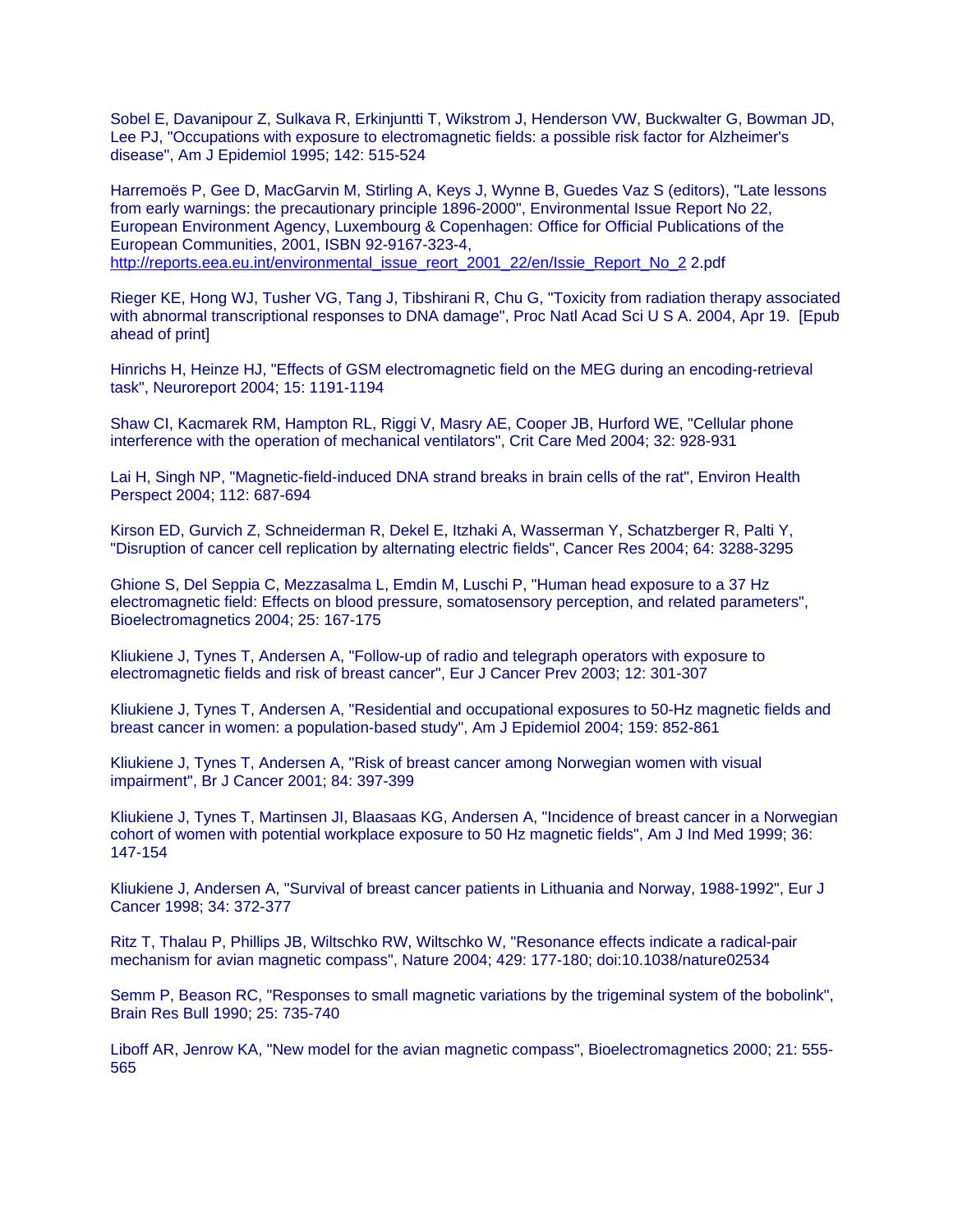Hong FT, "Magnetic field effects on biomolecules, cells, and living organisms", Biosystems 1995; 36: 187- 229

Cook CM, Thomas AW, Prato FS, "Resting EEG is affected by exposure to a pulsed ELF magnetic field", Bioelectromagnetics 2004; 25: 196-203

Marino AA, Nilsen E, Chesson AL Jr, Frilot C, "Effect of low-frequency magnetic fields on brain electrical activity in human subjects", Clin Neurophysiol 2004; 115: 1195-1201

Martinoia S, Massobrio P, "ISFET-neuron junction: circuit models and extracellular signal simulations", Biosens Bioelectron 2004; 19(: 1487-1496

Blank M, Goodman R, "Initial interactions in electromagnetic field-induced biosynthesis", J Cell Physiol 2004; 199: 359-363

Koyama S, Nakahara T, Hirose H, Ding GR, Takashima Y, Isozumi Y, Miyakoshi J, "ELF electromagnetic fields increase hydrogen peroxide (H(2)O(2))-induced mutations in pTN89 plasmids", Mutat Res 2004; 560: 27-32

Kane RC, "A possible association between fetal/neonatal exposure to radiofrequency electromagnetic radiation and the increased incidence of autism spectrum disorders (ASD)", Med Hypotheses 2004; 62: 195-197

Lappin MS, Lawrie FW, Richards TL, Kramer ED, "Effects of a pulsed electromagnetic therapy on multiple sclerosis fatigue and quality of life: a double-blind, placebo controlled trial", Altern Ther Health Med 2003; 9: 38-48

Brola W, Wegrzyn W, Czernicki J, ["Effect of variable magnetic field on motor impairment and quality of life in patients with multiple sclerosis"] [Article in Polish], Wiad Lek 2002; 55: 136-143

Murphy CB, Hashimoto SA, Graeb D, Thiessen BA, "Clinical exacerbation of multiple sclerosis following radiotherapy", Arch Neurol 2003; 60: 273-275

Nylund R, Leszczynski D, "Proteomics analysis of human endothelial cell line EA.hy926 after exposure to GSM 900 radiation", Proteomics 2004; 4: 1359-1365

Ichinose TY, Burch JB, Noonan CW, Yost MG, Keefe TJ, Bachand A, Mandeville R, Reif JS, "Immune markers and ornithine decarboxylase activity among electric utility workers", J Occup Environ Med 2004; 46: 104-112

Al-Khlaiwi T, Meo SA, "Association of mobile phone radiation with fatigue, headache, dizziness, tension and sleep disturbance in Saudi population", Saudi Med J 2004; 25: 732-736

Kundi M, "Mobile phone use and cancer", Occup Environ Med 2004; 61: 560-570

Westerman R, Hocking B, "Diseases of modern living: neurological changes associated with mobile phones and radiofrequency radiation in humans", Neurosci Lett 2004; 361: 13-16

Hutter HP, Moshammer H, Wallner P, Kundi M, "Public perception of risk concerning celltowers and mobile phones", Soz Praventivmed 2004; 49: 62-66

Park SK, Ha M, Im H-J, "Ecological study on residences in the vicinity of AM radio broadcasting towers and cancer death: preliminary observations in Korea", Int Arch Occup Environ Health, 2004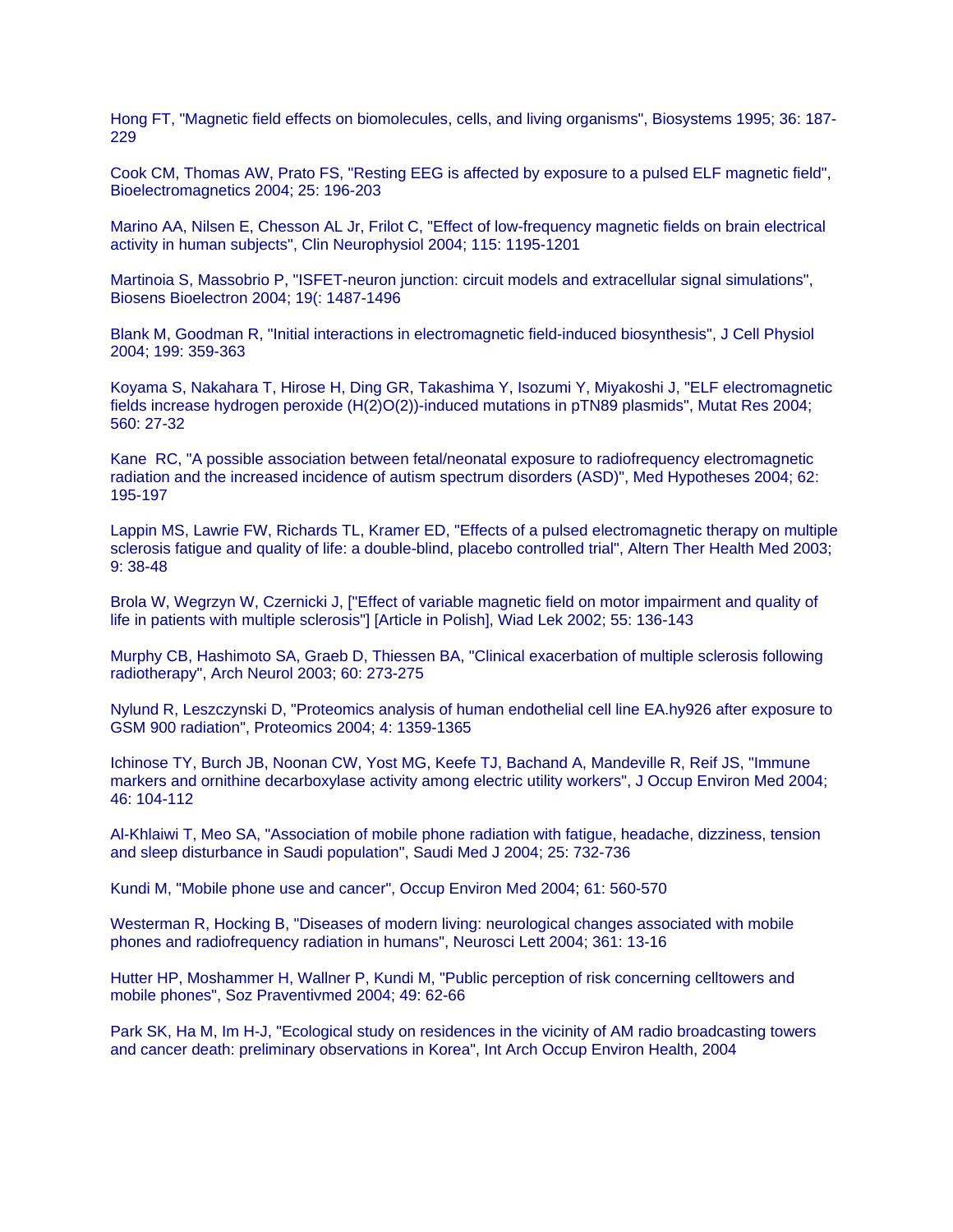Lonn S, Forssén U, Vecchia P, Ahlbom A, Feychting M, "Output power levels from mobile phones in different geographical areas; implications for exposure assessment", Occup Environ Med 2004; 61: 769- 772

Kundi M, Hansson Mild K, Hardell L, Mattsson M-O, "Mobile telephones and cancer - A review of epidemiological evidence", J Toxicol Environ Health, Part B 2004; 7: 351-384

Wang L, Hilliges M, Jernberg T, Wiegleb-Edstrom D, Johansson O, "Protein gene product 9.5 immunoreactive nerve fibres and cells in human skin", Cell Tissue Res 1990; 261: 25-33

Johansson O, Hilliges M, Bjornhagen V, Hall K, "Skin changes in patients claiming to suffer from "screen dermatitis": a two-case open-field provocation study", Exp Dermatol 1994; 3: 234-238

Johansson O, Virtanen M, Hilliges M, "Histaminergic nerves demonstrated in the skin. A new direct mode of neurogenic inflammation?", Exp Dermatol 1995; 4: 93-96

Johansson O, "Elöverkänslighet samt överkänslighet mot mobiltelefoner: Resultat från en dubbel-blind provokationsstudie av metodstudiekaraktär", Enheten för Experimentell Dermatologi, Karolinska Institutet, Stockholm, Rapport nr. 2, 1995, ISSN 1400-6111

Johansson O, Liu P-Y, ""Electrosensitivity", "electrosupersensitivity" and "screen dermatitis": preliminary observations from on-going studies in the human skin", In: Proceedings of the COST 244: Biomedical Effects of Electromagnetic Fields - Workshop on Electromagnetic Hypersensitivity (ed.D Simunic), EU/EC (DG XIII), Brussels/Graz, 1995, pp 52-57

Hilliges M, Wang L, Johansson O, "Ultrastructural evidence for nerve fibers within all vital layers of the human epidermis", J Invest Dermatol 1995; 104: 134-137

Johansson O, Hilliges M, Han SW, "A screening of skin changes, with special emphasis on neurochemical marker antibody evaluation, in patients claiming to suffer from screen dermatitis as compared to normal healthy controls", Exp Dermatol 1996; 5: 279-285

Johansson O, "Några tankar kring elöverkänslighet och bildskärmsskada", Enheten för Experimentell Dermatologi, Karolinska Institutet, Stockholm, Rapport nr. 1, 1996, ISSN 1400-6111

Gangi S, Johansson O, "Skin changes in "screen dermatitis" versus classical UV- and ionizing irradiationrelated damage--similarities and differences. Two neuroscientists' speculative review", Exp Dermatol 1997; 6: 283-291

Johansson O, Liu PY, Bondesson L, Nordlind K, Olsson MJ, Lontz W, Verhofstad A, Liang Y, Gangi S, "A serotonin-like immunoreactivity is present in human cutaneous melanocytes", J Invest Dermatol 1998; 111: 1010-1014

Johansson O, Liu P-Y, "No differences found by immunohistochemical screening of certain neuropeptides in patients suffering from so-called "screen dermatitis"", Enheten för Experimentell Dermatologi, Karolinska Institutet, Stockholm, Rapport nr. 3, 1998, ISSN 1400-6111

Johansson O, Wang L, Hilliges M, Liang Y, "Intraepidermal nerves in human skin: PGP 9.5 immunohistochemistry with special reference to the nerve density in skin from different body regions", J Peripher Nerv Syst 1999; 4: 43-52

Hilliges, M, Johansson O, "Comparative analysis of numerical estimation methods of epithelial nerve fibers using tissue sections", J Periph Nerv Syst 1999; 4: 53-57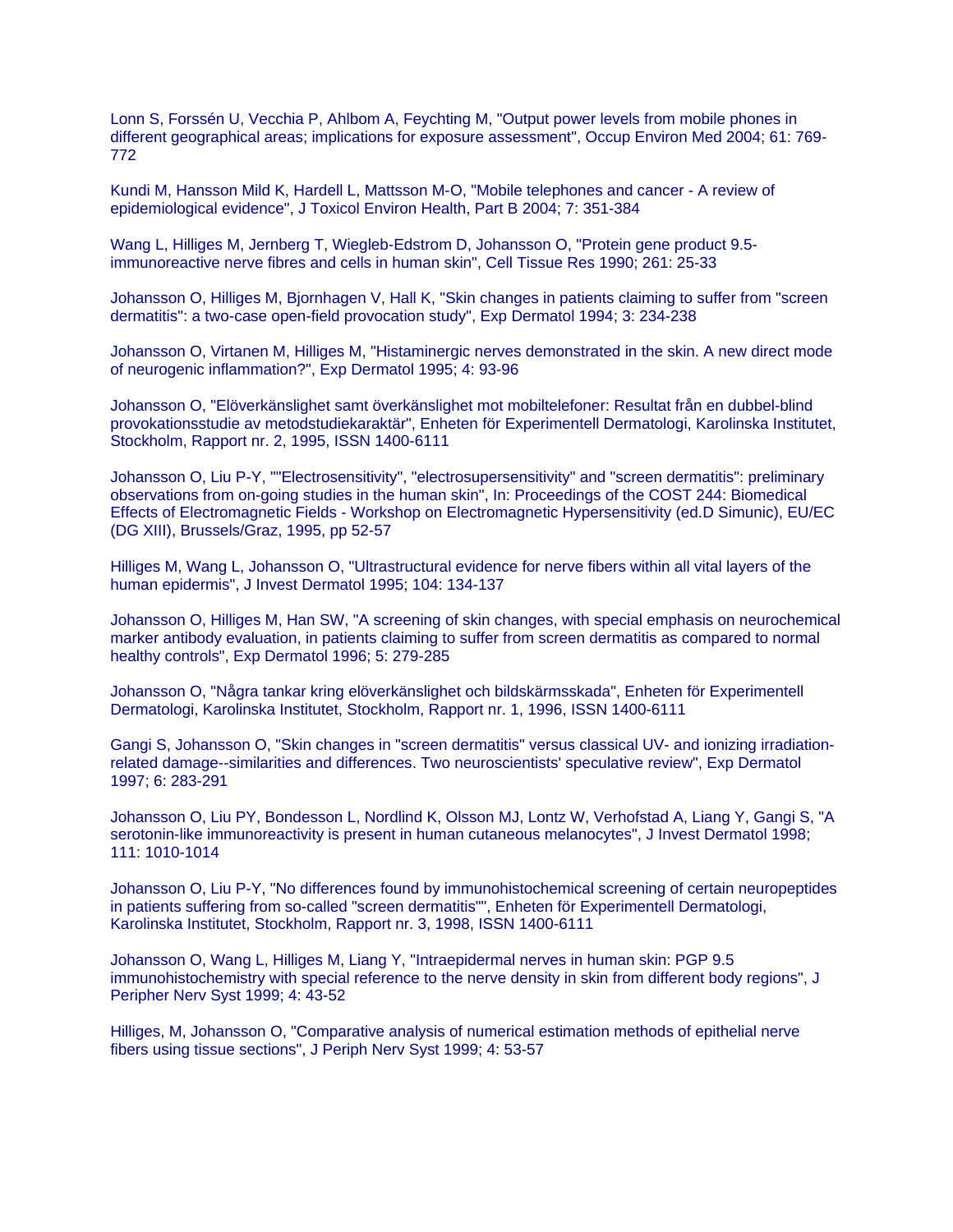Johansson O, Fantini F, Hu H, "Neuronal structural proteins, transmitters, transmitter enzymes and neuropeptides in human Meissner's corpuscles: a reappraisal using immunohistochemistry", Arch Dermatol Res 1999; 291: 419-424

Johansson O, Liu P-Y, Enhamre A, Wetterberg L, "A case of extreme and general cutaneous light sensitivity in combination with so-called 'screen dermatitis' and 'electrosensitivity' - a successful rehabilitation after vitamin A treatment - a case report", J Aust Coll Nutr & Env Med 1999; 18: 13-16

Bornehag C-G, Hamnerius Y, Hult M, Johansson O, Norrby C, Åberg U, "Hälsomässig och teknisk utvärdering av fyra elsanerade bostäder i kvarteret Haubitsen, Uppsala", Enheten för Experimentell Dermatologi, Karolinska Institutet, Stockholm, Rapport nr. 4, 1999, ISSN 1400-6111

Bianchi B, Matucci R, Danesi A, Rossi R, Ipponi P, Giannotti B, Johansson O, Cappugi P, "Characterization of [3H]substance P binding sites in human skin", J Europ Acad Dermatol Venereol 1999; 12: 6-10

Jacobi HH, Johansson O, Liang Y, Nielsen HV, Thygesen C, Hansen JB, Jinquan T, Skov PS, Poulsen LK, "Histamine immunocytochemistry: a new method for detection of basophils in peripheral blood", J Immunol Methods 2000; 237: 29-37

Gangi S, Johansson O, "A theoretical model based upon mast cells and histamine to explain the recently proclaimed sensitivity to electric and/or magnetic fields in humans", Med Hypotheses 2000; 54: 663-671

Jacobi HH, Johansson O, "Human dendritic mast cells", In: Mast Cells and Basophils (eds. G Marone, LM Lichtenstein, SJ Galli), Academic Press, San Diego, 2000, pp 89-95

Södergren L, Johansson O, "Commentary: Mobile telephones - will the golden goose become the mad cow?", J Aust Coll Nutr & Env Med 2001; 20: 29-30

Johansson O, Gangi S, Liang Y, Yoshimura K, Jing C, Liu P-Y, "Cutaneous mast cells are altered in normal healthy volunteers sitting in front of ordinary TVs/PCs - results from open-field provocation experiments", J Cutan Pathol 2001; 28: 513-519

Hallberg Ö, Johansson O, "Melanoma incidence and frequency modulation (FM) broadcasting", Arch Environ Health 2002; 57: 32-40

Hallberg Ö, Johansson O, "Har tusentals personer offrats i onödan sedan 1955?" (="Have thousands of persons unnecessarily been sacrificed since 1955?"; in Swedish), Nord Tidsskr Biol Med 2002; 2: 26-27

Hallberg Ö, Johansson O, "Cancerdödlighet och långtidssjukskrivning" (="Cancer mortality and long-term sick leave"; in Swedish), Tidskriften Medikament 2002; 7: 40-41

Slominski A, Pisarchik A, Semak I , Sweatman T, Wortsman J, Szczesniewski A, Slugocki G, McNulty J , Kauser S, Tobin DJ, Jing C , Johansson O, "Serotoninergic and melatoninergic systems are fully expressed in human skin", The FASEB Journal express article 10.1096/fj.01-0952fje, published online April 23, 2002

Slominski A, Pisarchik A, Semak I, Sweatman T, Wortsman J, Szczesniewski A, Slugocki G, McNulty J, Kauser S, Tobin DJ, Jing C, Johansson O, "Serotoninergic and melatoninergic systems are fully expressed in human skin", FASEB J 2002; 16: 896-898

Sromová L, Larsson M, Johansson O, "Verksamheten vid ELRUM 1998-2000" (="ELRUM 1998-2000 - Results and conclusions", in Swedish), Arbetslivstjänster Västerbotten, Umeå, 2001; 12 pp

Hallberg Ö, Johansson O, "Cancer trends during the 20th century", J Aust Coll Nutr & Env Med 2002; 21: 3-8